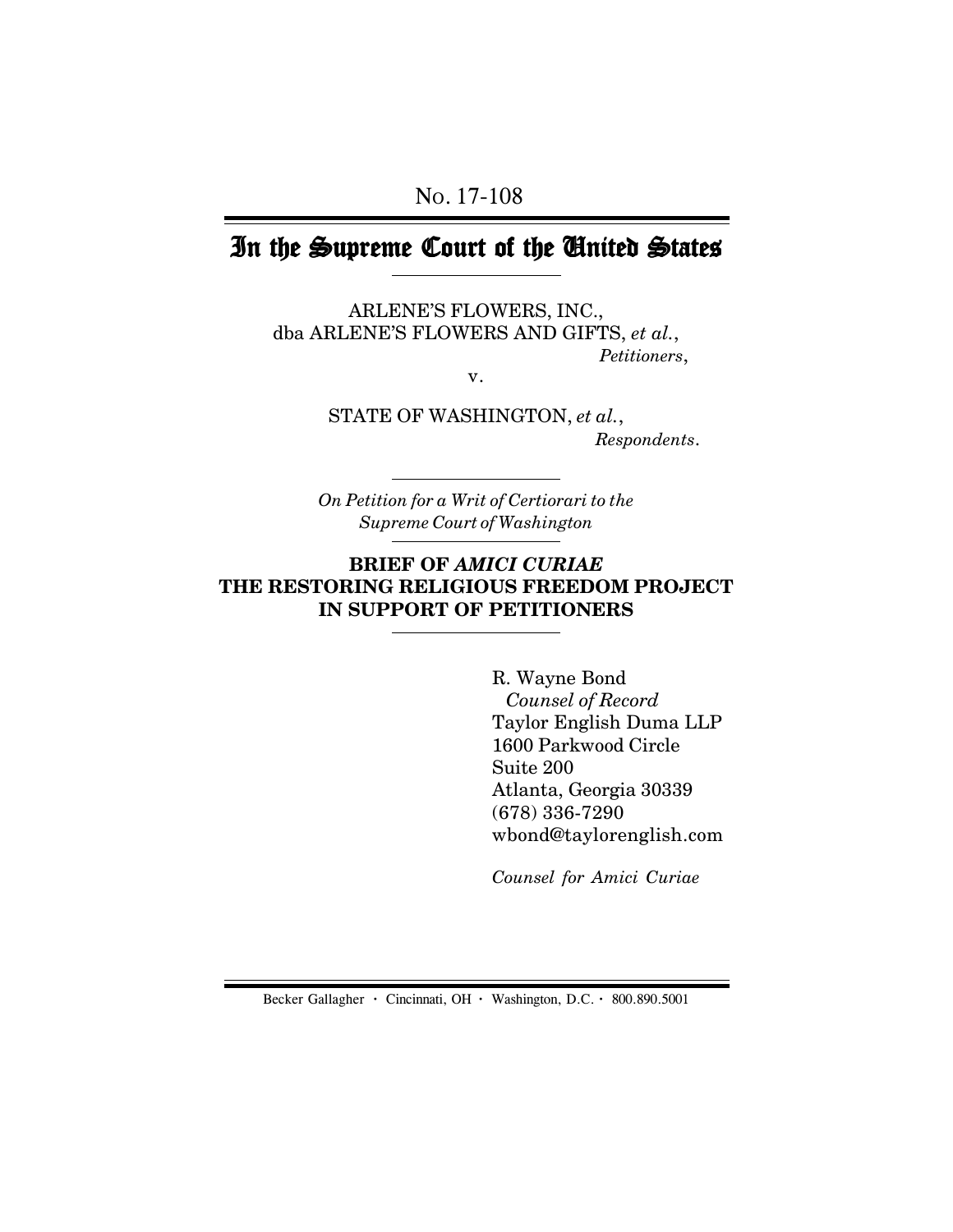## **TABLE OF CONTENTS**

| TABLE OF AUTHORITIES  ii                                                                                                                                                  |
|---------------------------------------------------------------------------------------------------------------------------------------------------------------------------|
|                                                                                                                                                                           |
| SUMMARY OF THE ARGUMENT  2                                                                                                                                                |
|                                                                                                                                                                           |
| THE STATE OF WASHINGTON VIOLATED<br>THIS COURT'S DOCTRINE ON SINCERITY<br>BY REFUSING TO ACKNOWLEDGE THAT<br>THERE IS A DISTINCTION BETWEEN<br>IDENTITY AND CONDUCT BASED |
| II. THE STATE OF WASHINGTON IGNORED<br>VIABLE FREEDOM OF ASSOCIATION<br>DEFENSES  10                                                                                      |
|                                                                                                                                                                           |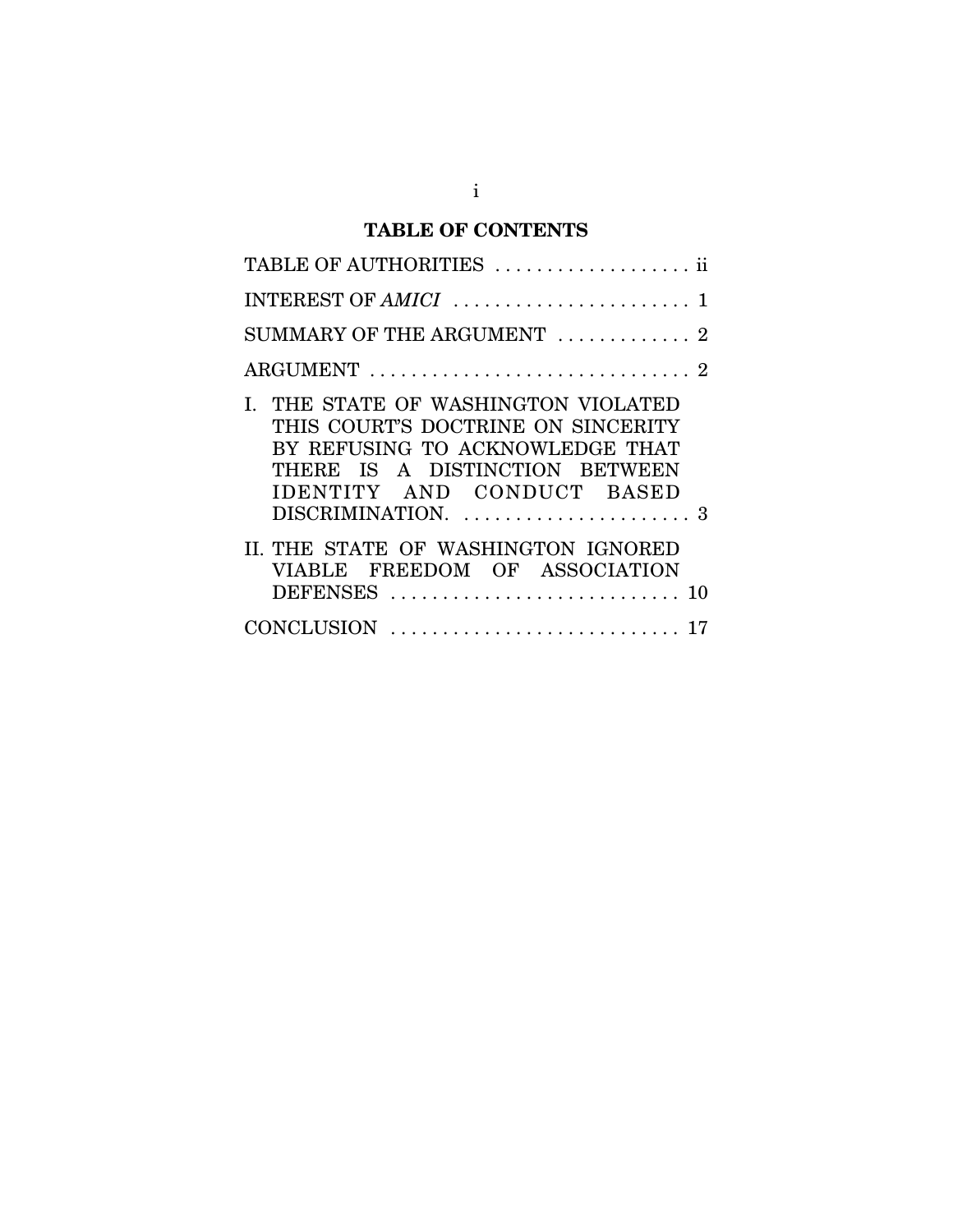## **TABLE OF AUTHORITIES**

## **CASES**

## **UNITED STATES SUPREME COURT**

| Boy Scouts of Am. v. Dale,                                                                                                                            |
|-------------------------------------------------------------------------------------------------------------------------------------------------------|
| Braunfeld v. Brown,                                                                                                                                   |
| Burwell v. Hobby Lobby Stores, Inc.,                                                                                                                  |
| Cantwell v. Connecticut,                                                                                                                              |
| Cutter v. Wilkinson,                                                                                                                                  |
| Democratic Party of United States v. Wis. ex rel. La<br>Follette,                                                                                     |
| Emp't Division, Dep't of Human Resources of Or. v.<br>Smith,<br>494 U.S. 872 (1990) $\ldots \ldots \ldots \ldots \ldots \ldots \ldots \ldots 4$       |
| Epperson v. State of Ark.,                                                                                                                            |
| Everson v. Bd. of Ed. of Ewing Twp.,<br>$330 \text{ U.S. } 1 \,(1947) \,\, \ldots \,\, \ldots \,\, \ldots \,\, \ldots \,\, \ldots \,\, \ldots \,\, 9$ |
| Hernandez v. C.I.R.,<br>490 U.S. 680 (1989) $\ldots \ldots \ldots \ldots \ldots \ldots \ldots \ldots$                                                 |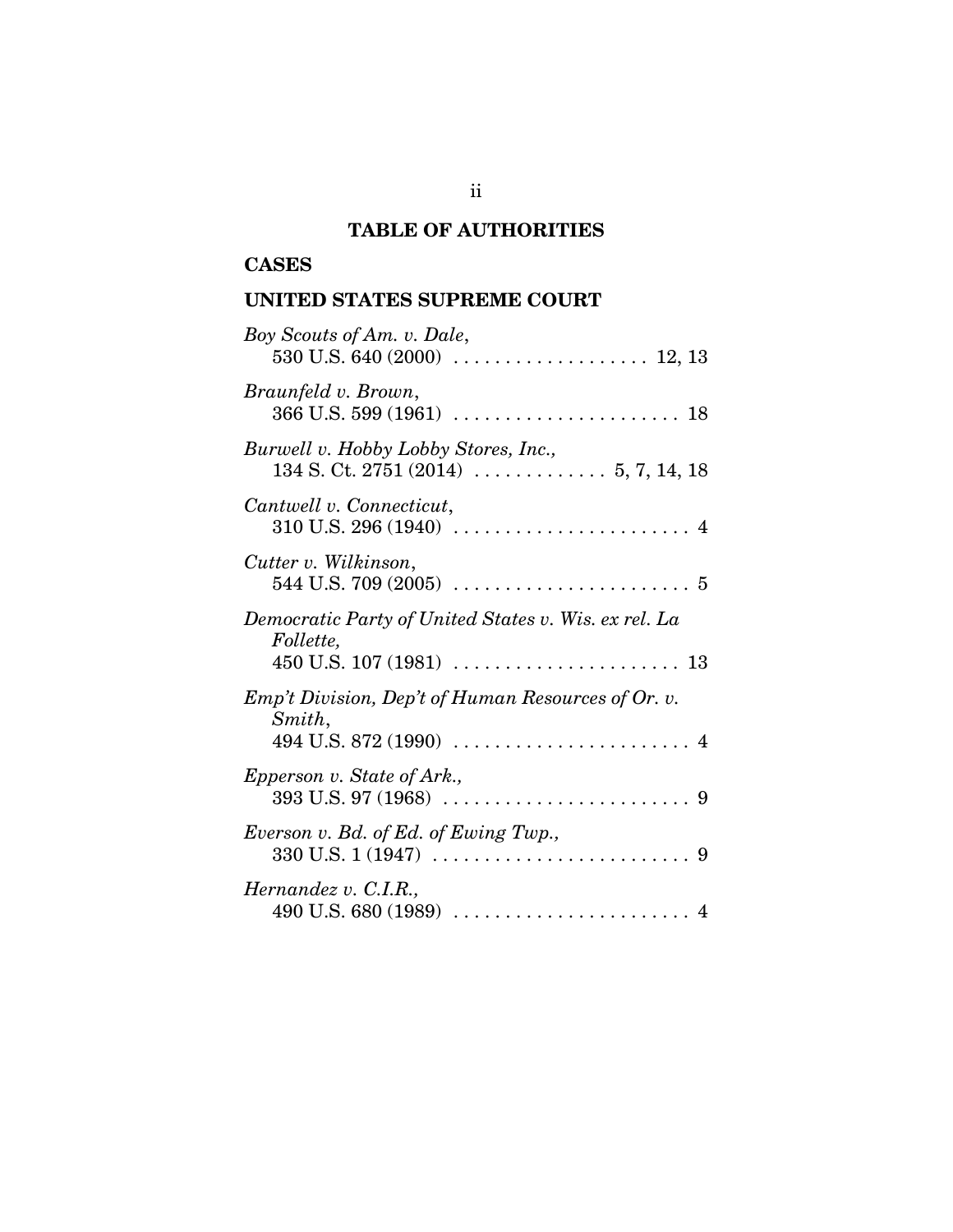| Hosanna-Tabor Evangelical Lutheran Church &<br>Sch. v. E.E.O.C.,         |
|--------------------------------------------------------------------------|
| Knox v. SEIU, Local 1000,<br>567 U.S. 298, 132 S. Ct. 2277 (2012) 10, 11 |
| Lee v. Weisman,                                                          |
| Lemon v. Kurtzman,                                                       |
| Lynch v. Donnelly,                                                       |
| $McCreary\; City.,\; Ky. \; v. \; ACLU \; of \; Ky.,$                    |
| Murdock v. Pennsylvania,                                                 |
| NAACP v. Alabama ex rel. Patterson,                                      |
| New York State Club Ass'n v. New York,                                   |
| Obergefell v. Hodges,                                                    |
| Riley v. Nat'l Fed'n of the Blind of N.C., Inc.,                         |
| Roberts v. Jaycees,                                                      |
| Sch. Dist. of Abington Twp., Pa. v. Schempp,                             |

| ۰. | I | I |  |
|----|---|---|--|
|    |   |   |  |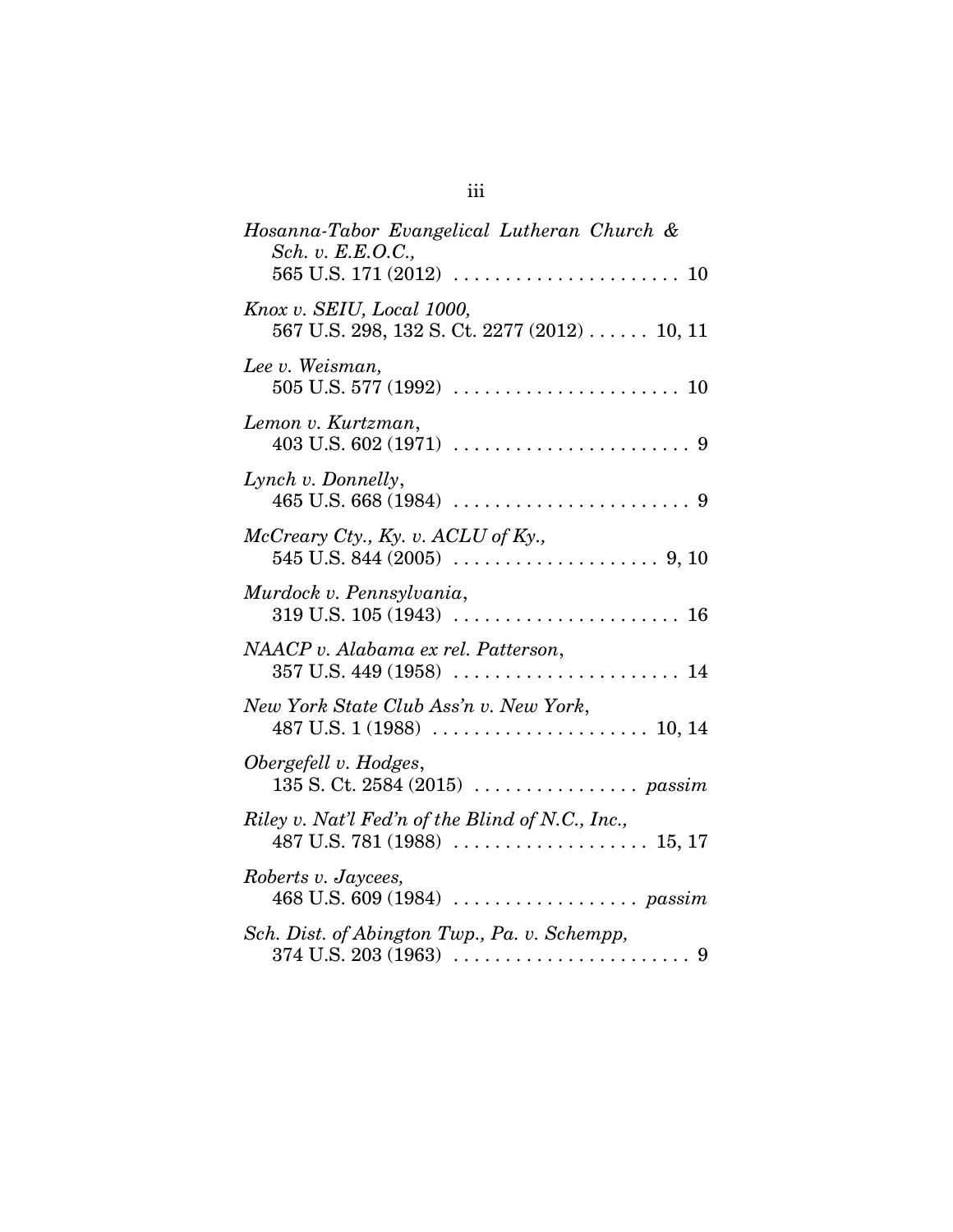| Sherbert v. Verner,                                                       |
|---------------------------------------------------------------------------|
| Thomas v. Review Bd. of Ind. Emp't Sec. Div.,                             |
| United States v. Ballard,                                                 |
| United States v. Nat'l Treasury Emp.'s Union,                             |
| United States v. Seeger,                                                  |
| Virginia State Bd. of Pharmacy v. Va. Citizens<br>Consumer Council, Inc., |
| Walz v. Tax Comm'n of City of New York,                                   |
| Watson v. Jones,                                                          |
| West Virginia State Bd. of Educ. v. Barnette,                             |
| UNITED STATES COURT OF APPEALS                                            |
| Davila v Gladden                                                          |

| Davila v. Gladden,<br>777 F.3d 1198 (11th Cir. 2015) $\ldots \ldots \ldots 5, 6$       |  |
|----------------------------------------------------------------------------------------|--|
| Hobby Lobby Stores, Inc. v. Sebelius,<br>723 F.3d 1114 (10th Cir. 2013)  4, 5, 14      |  |
| Yellowbear v. Lampert,<br>741 F.3d 48 (10th Cir. 2014) $\ldots \ldots \ldots \ldots 5$ |  |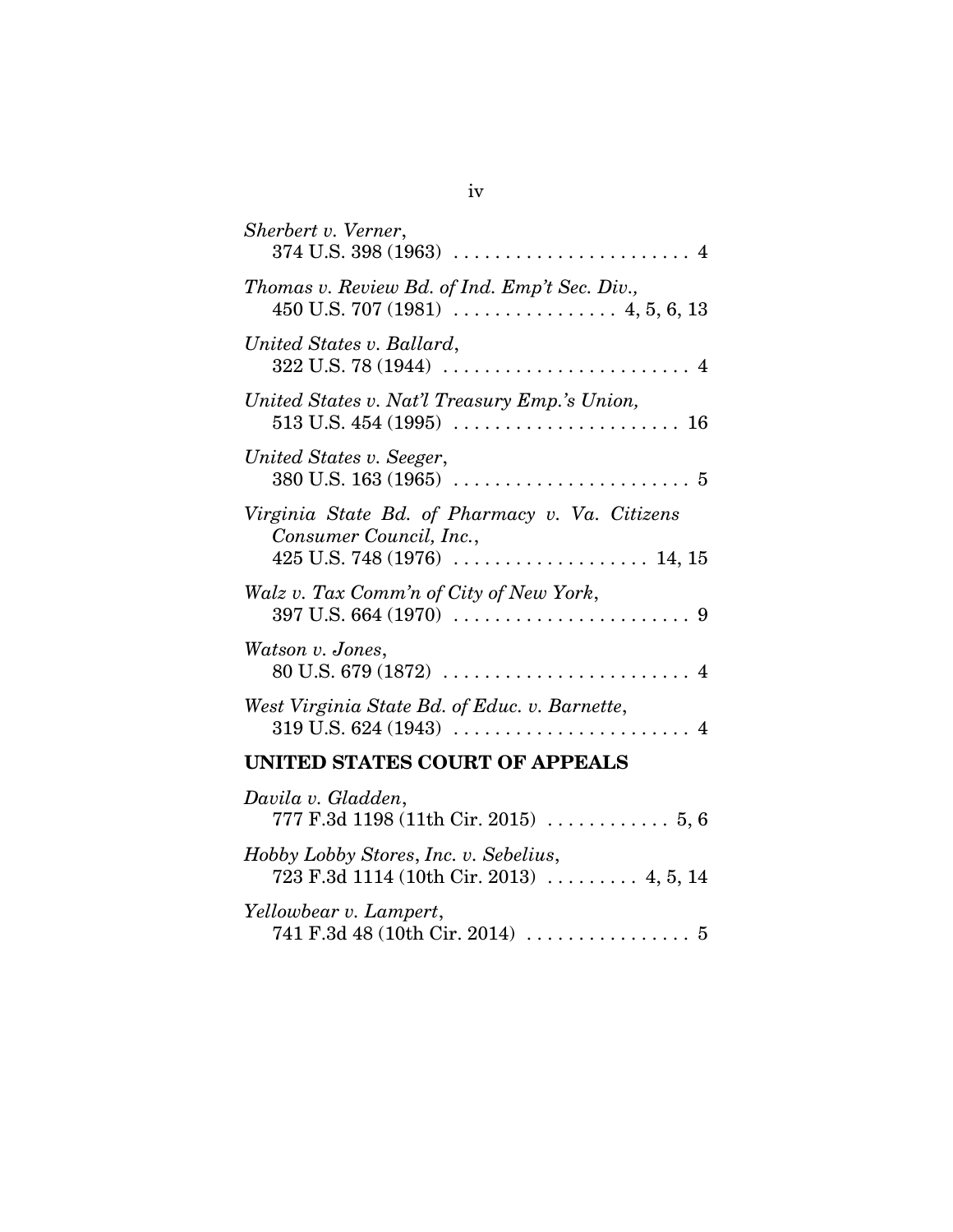### **UNITED STATES DISTRICT COURT**

| Brown v. Pena,<br>441 F. Supp. 1382 (S.D. Fla. 1977) $\ldots \ldots \ldots$ 6 |  |
|-------------------------------------------------------------------------------|--|
| Cavanaugh v. Bartelt,                                                         |  |

## **STATE SUPREME COURT**

| City of Bremerton v. Widell,                 |
|----------------------------------------------|
| 146 Wash. 2d 561, 51 P.3d 733 (2002)  10, 11 |
| City of Tacoma v. Luvene,                    |
| 118 Wash. 2d 826, 827 P.2d 1374 (1992)  14   |
| State v. Arlene's Flowers, Inc.,             |
| 187 Wash. 2d 804, 389 P.3d 543               |
| (2017)                                       |

### **OTHER AUTHORITIES**

Anna Su, *Judging Religious Sincerity*, 3(1) OXFORD J. L. & RELIGION 28 (2016) . . . . . . . . . . . . . . . . 3, 4

Barronelle Stutzman, *I'm a florist, but I refused to do flowers for my gay friend's wedding*, WASH. P O S T ( M a y 1 2, 2 0 1 5), https://www.washingtonpost.com/postevery thing/wp/2015/05/12/im-a-florist-but-i-refusedto-do-flowers-for-my-gay-friends-wedding/ . 12, 13

*Brief of Appellants*, State v. Arlene's Flowers, Inc., 389 P.3d 543 (Wash. 2017) (No. 91615-2) . *passim*

*Brief of Legal Scholars in Support of Equality and Religious and Expressive Freedom as Amici Curiae* at 3, State v. Arlene's Flowers, Inc., 389 P.3d 543 (Wash. 2017) (No. 91615-2) . . . . . . . 8, 9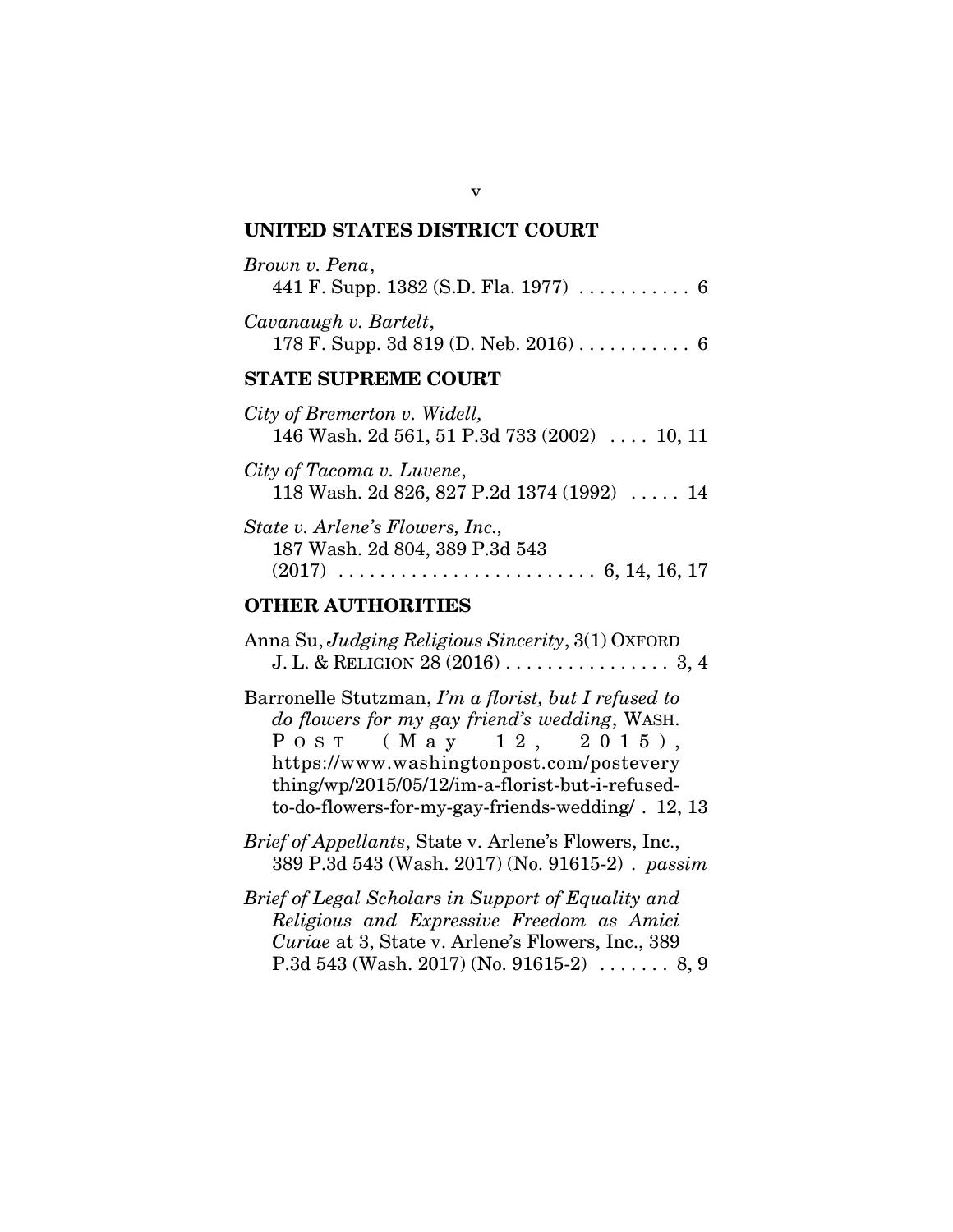| Carl H. Esbeck, Federal Contractors, Title VII, and<br>LGBT Employment Discrimination: Can<br>Religious Organizations Continue to Staff on a<br>Religious Basis?, 4 OXFORD J. L. & RELIGION 373                               |    |
|-------------------------------------------------------------------------------------------------------------------------------------------------------------------------------------------------------------------------------|----|
| Carlos A. Ball, Bigotry and Same-Sex Marriage, 84<br>UMKC L. REV. $639(2016)$                                                                                                                                                 | .8 |
| Erwin Chemerinsky, Constitutional Law: Principles<br>and Policies $(4th ed. 2011)$                                                                                                                                            | 10 |
| Jackie Wattles, Georgia's 'anti-LGBT' bill: These<br>companies are speaking out the loudest, CNN<br>MONEY (Mar. 25, 2016),<br>http://money.cnn.com/2016/03/25/news/compan<br>ies/georgia-religious-freedom-bill/index.html 12 |    |
| John D. Inazu, The Unsettling "Well-Settled" Law of<br>Freedom of Association, 43 CONN. L. REV. 149                                                                                                                           |    |
| Kay Steiger, The Growing Backlash Against<br>Indiana's New LGBT Discrimination Law,<br>THINK PROGRESS (Mar. 27, 2015),<br>https://thinkprogress.org/the-growing-backlash-<br>against-indianas-new-lgbt-discrimination-law-    |    |
| Kent Greenawalt, Hands Off! Civil Court<br>Involvement in Conflicts over Religious Property,                                                                                                                                  |    |
| Margaret E. Tankard and Elizabeth L. Paluck, The<br>Effect of a Supreme Court Decision Regarding<br>Gay Marriage on Social Norms and Personal<br>Attitude, PSYCHOLOGICAL SCI. (July 31, 2017) . 11                            |    |
|                                                                                                                                                                                                                               |    |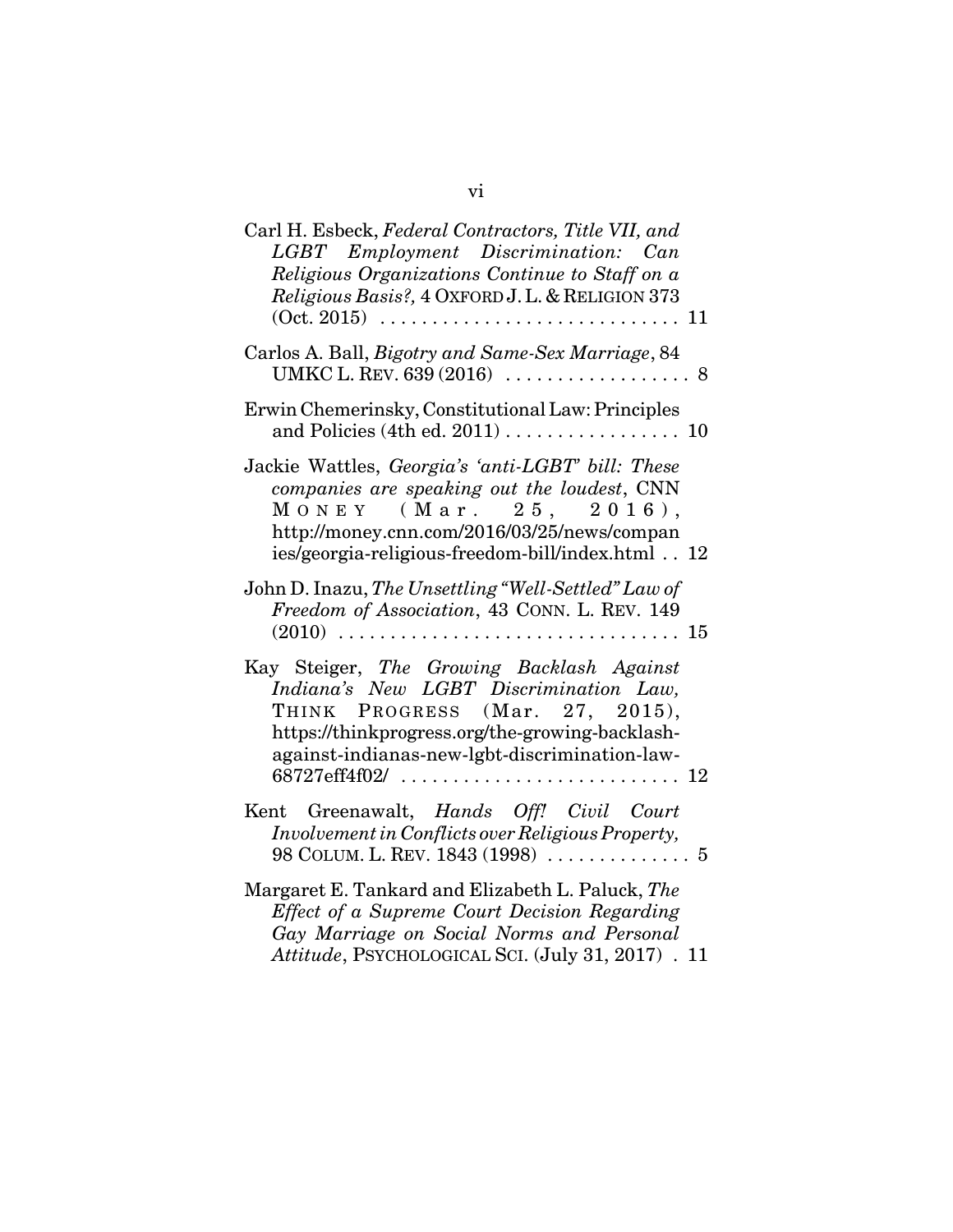| Michael W. McConnell, Why Protect Religious<br>Freedom?, 123 YALE L. J. 770 $(2013)$ 13                                                                 |  |
|---------------------------------------------------------------------------------------------------------------------------------------------------------|--|
| Richard A. Epstein, <i>Public Accommodations Under</i><br>the Civil Rights Act of 1964: Why Freedom of<br>Association Counts As A Human Right, 66 STAN. |  |
| Richard W. Garnett, A Hands-Off Approach to                                                                                                             |  |
| Religious Doctrine: What Are We Talking About?,<br>84 NOTRE DAME L. REV. 837 (2009)  4                                                                  |  |
| Washington Businesses Amicus Curiae in Support<br>of Plaintiffs-Respondents, State v. Arlene's<br>Flowers, Inc., 389 P.3d 543 (Wash. 2017) (No.         |  |
| $91615-2$                                                                                                                                               |  |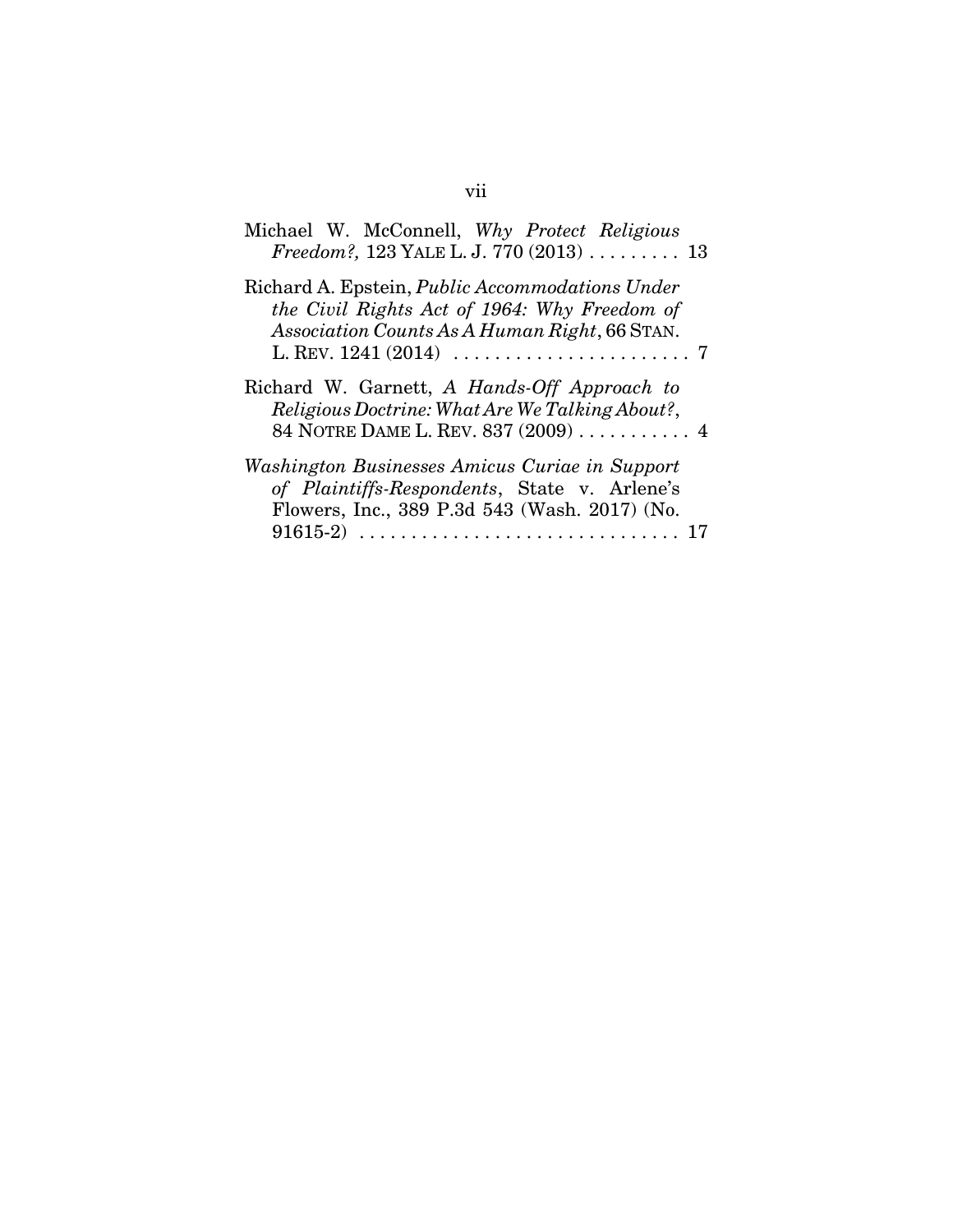### **INTEREST OF** *AMICI*<sup>1</sup>

*Amici* are academics and practitioners who write and work in the field of law and religion, whose interest is in making sure that the proper balance is struck in this complicated First Amendment issue. *Amici* support same-sex marriage, and yet also feel that the false dichotomy between "equality" and "religion" is dangerous for our country.

Mark Goldfeder is Senior Lecturer at Emory Law School, Senior Fellow at the Center for the Study of Law and Religion, Director of the Law and Religion Student Program, and the Director of the Restoring Religious Freedom Project at Emory, where he works with graduate fellows including Mr. Amin Sadri, JD, LLM. He is also adjunct professor of Religion at Emory University and an adjunct Professor of Law at Georgia State University. He has written extensively on law and religion topics.

Anton Sorkin is a graduate student at Emory University's Center for the Study of Law and Religion. He received his JD from Regent University School of Law and his LLM in Law and Religion from Emory University School of Law. He has worked extensively on various projects in the area of law and religion.

<sup>&</sup>lt;sup>1</sup> Amici curiae affirms under Rule 37.6 that no counsel for any party authored this brief in whole or in part, and no counsel or party made a monetary contribution to fund this brief. No person, other than *amici*, made a monetary contribution to its preparation or submission. Pursuant to Rule 37.2, all parties have consented to the filing of this brief as blanket consent was filed with the Court.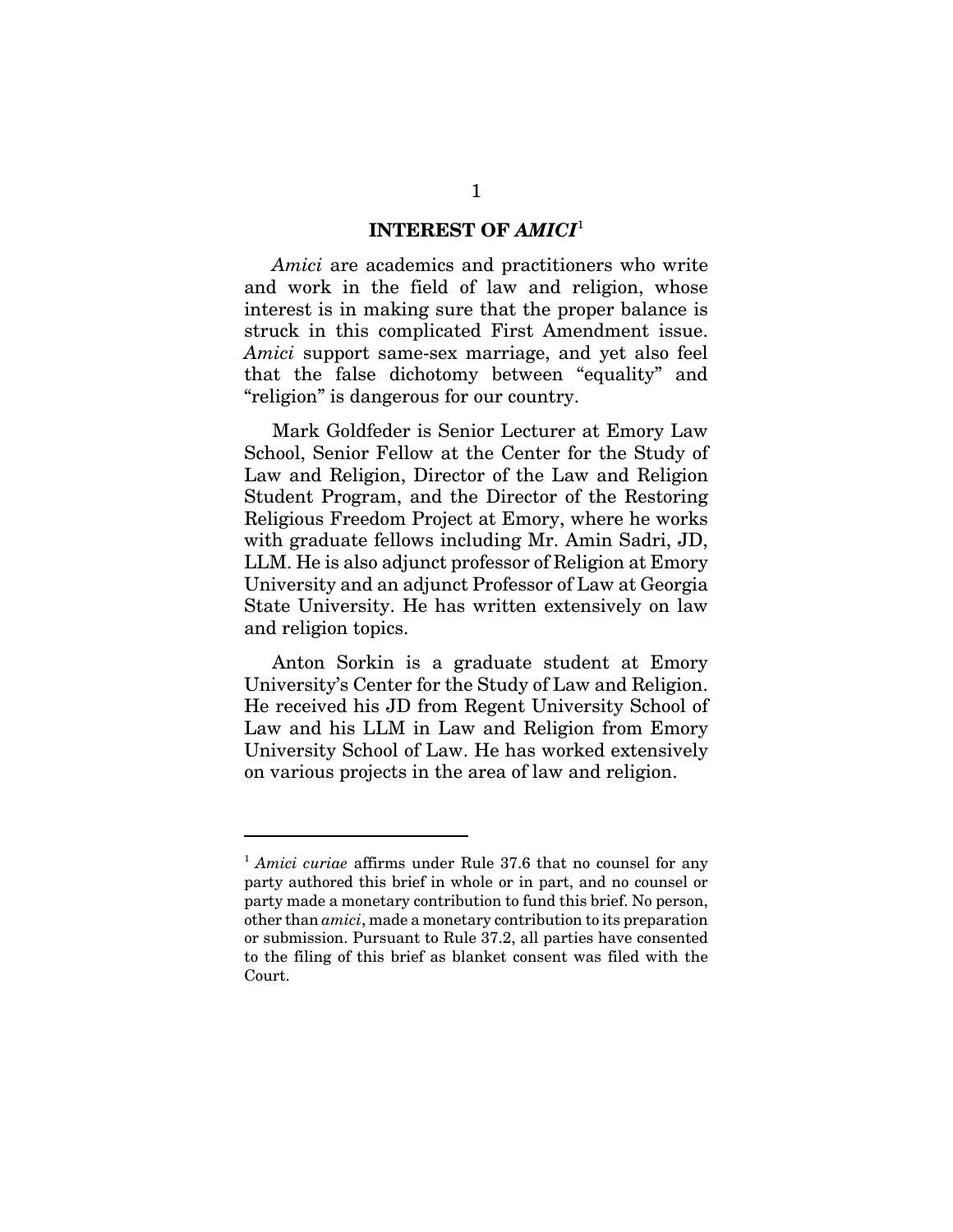### **SUMMARY OF THE ARGUMENT**

The State of Washington, in upholding its broad antidiscrimination provision, failed to give proper respect to the Petitioner's sincerely held beliefs and competing First Amendment defenses available in this case. By identifying the issue at stake to be a matter of identity based discrimination, the State of Washington attempts to create a loophole in this Court's First Amendment jurisprudence whereby statutory rights can trump constitutional guarantees so long as the claimant's alleged violation is worded through the lens of status discrimination. This goes against the very principles that this Court announced in *Obergefell,* guaranteeing that the First Amendment protects religious organizations and person from being made complicit in the celebration of same-sex marriage.

We ask this Court to correct this error and to incorporate the various First Amendment defenses available with respect to the Petitioner's sincerely held religious beliefs in this case, and in particular, the right to expressive association.

#### **ARGUMENT**

The Petitioner ("Mrs. Stutzman") owns and operates Arlene's Flowers, where she performs artistic services focusing primarily on "creating floral arrangement for special occasions, including weddings." *Brief of Appellants* at 4, 7, State v. Arlene's Flowers, Inc., 389 P.3d 543 (Wash. 2017) (No. 91615-2) ("Brief of Appellants"). She has never expressed nor harbored any animus towards the Respondents in this case, nor any member of the LGBT community. *Id*. at 9. She has served the Respondents "on nearly 30 previous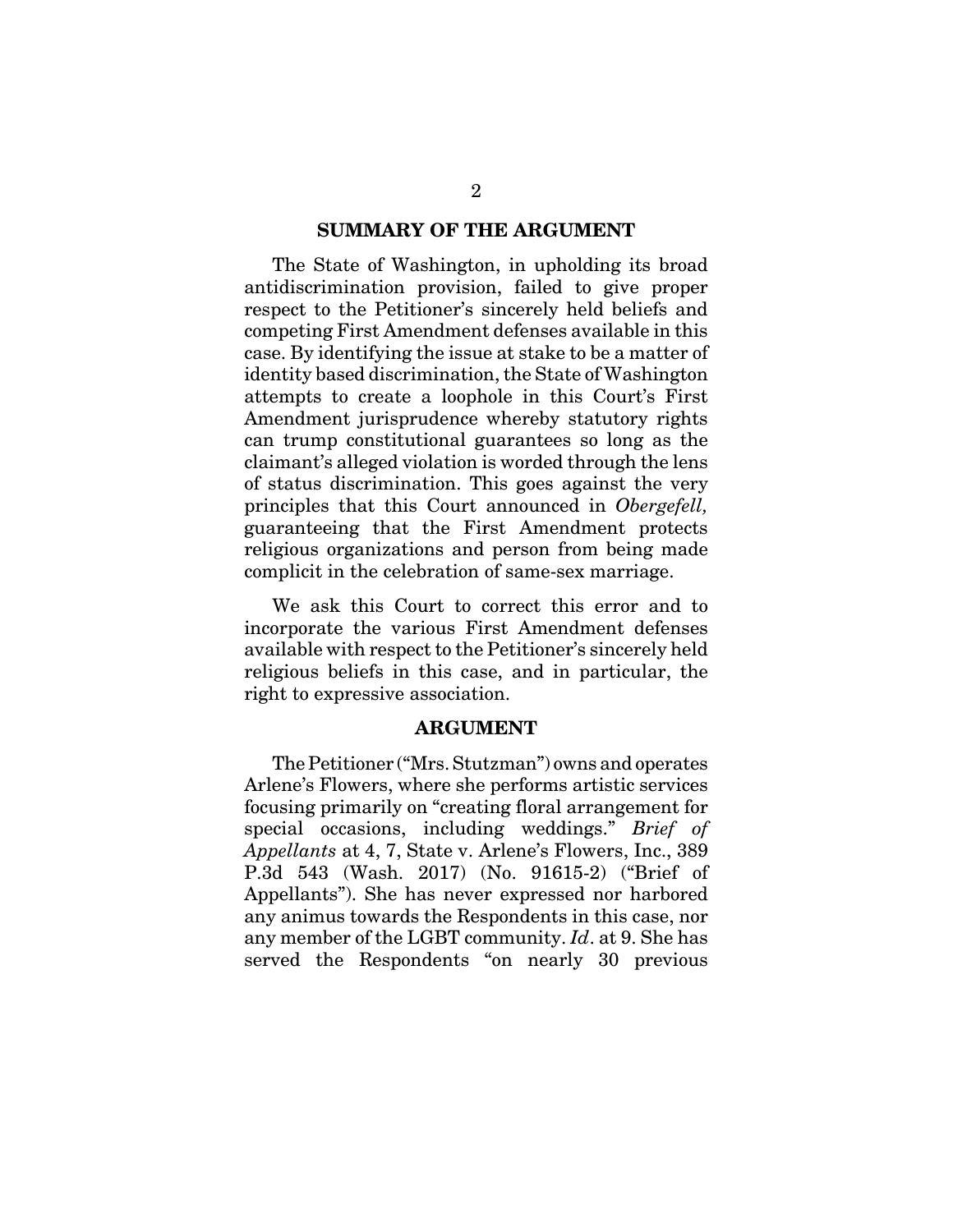occasions and referred them [elsewhere] for only one event due to her sincere religious beliefs." *Id*. at 2. Mrs. Stutzman declined to provide her services in celebration of Respondents' wedding because she felt that in providing those services she would be endorsing their marriage, and that this form of moral complicity amounts to a sin.

Amici are not asking this Court to re-consider the merits of *Obergefell* or any of the other important same-sex equality cases. In fact, we ask the Court to uphold the very language of that decision in ensuring that the First Amendment protects religious organizations and person who "continue to advocate with utmost, sincere conviction that, by divine precepts, same-sex marriage should not be condoned." *Obergefell v. Hodges*, 135 S. Ct. 2584, 2607 (2015). Nor do Amici believe that the LGBT-community deserves to be discriminated against or feel again the weight of second-class citizenship. We simply ask that this Court reject the legal fiction of conflated "content/identity" discrimination, and keep each category separate. In doing so we hope the Court will recognize the competing First Amendment defenses that entitle Mrs. Stutzman to have her case reconsidered.

**I. THE STATE OF WASHINGTON VIOLATED THIS COURT'S DOCTRINE ON SINCERITY BY REFUSING TO ACKNOWLEDGE THAT THERE IS A DISTINCTION BETWEEN IDENTITY AND CONDUCT BASED DISCRIMINATION.**

In general, the Court is not supposed to judge or challenge the veracity of a claimant's belief. Anna Su, *Judging Religious Sincerity*, 3(1) OXFORD J. L. & REL.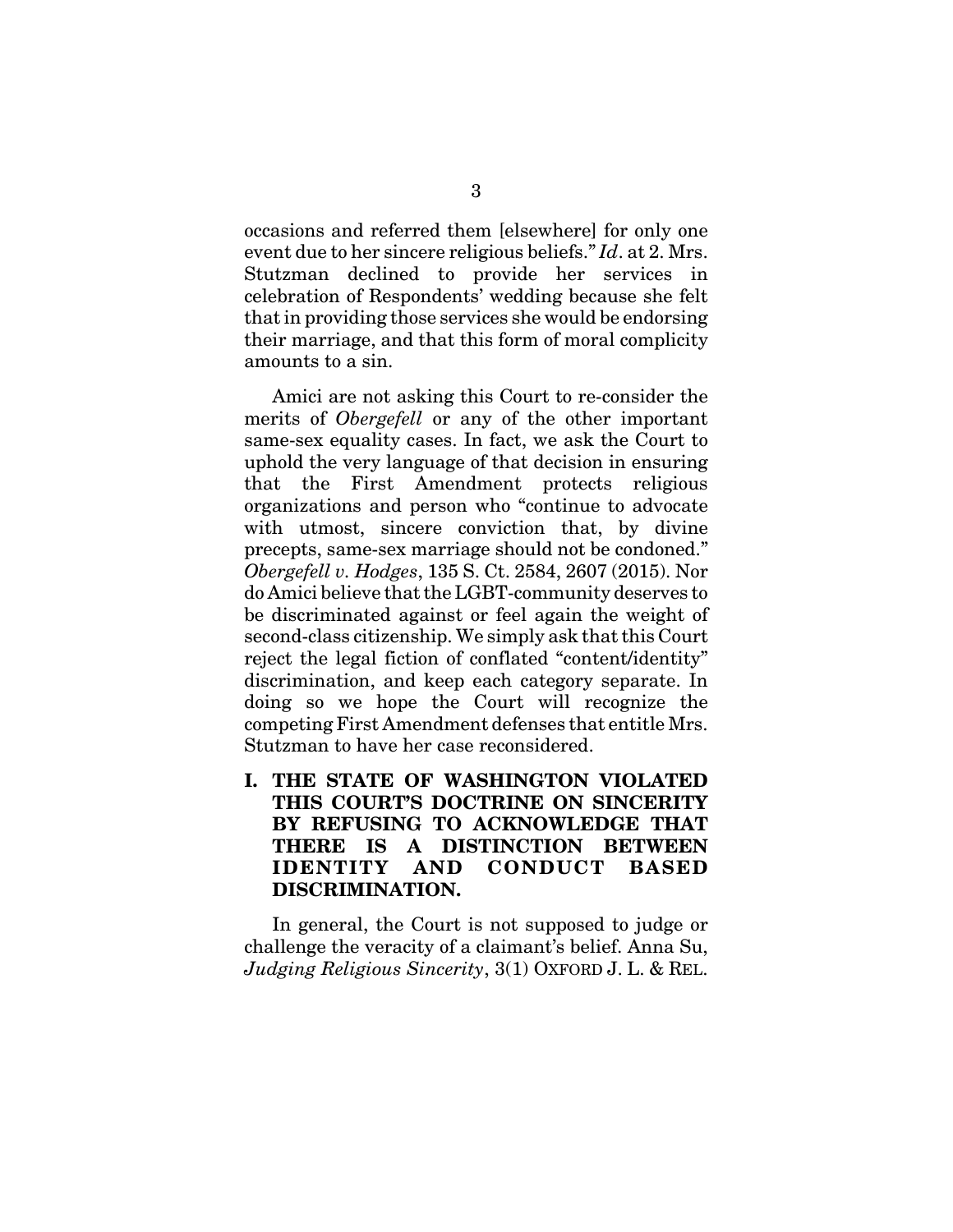28, 31 (2016). The Supreme Court in *United States v. Ballard* made clear that the "law knows no heresy, and is committed to the support of no dogma, the establishment of no sect." *United States v. Ballard*, 322 U.S 78, 86 (1944) (quoting *Watson v. Jones*, 80 U.S. 679, 728 (1872)); *see also Cantwell v. Connecticut*, 310 U.S. 296, 303–04 (1940) ("the [First] Amendment embraces two concepts, freedom to believe and freedom to act. The first is absolute but, in the nature of things, the second cannot be.").

The Supreme Court has reaffirmed this ideal again and again in subsequent cases. It has stated that the door of the Free Exercise Clause stands tightly closed to: government regulation of religious beliefs, punishment of doctrines the government finds false, question the centrality of a particular belief, nor condition a benefit on violating a religious tenet. *Sherbert v. Verner*, 374 U.S. 398, 402–03, 406 (1963); *Emp't Div., Dep't of Human Resources of Or. v. Smith*, 494 U.S. 872, 877 (1990); *Hernandez v. C.I.R.,* 490 U.S. 680, 699 (1989); *West Virginia State Bd. of Educ. v. Barnette*, 319 U.S. 624, 642 (1943); *Thomas v. Review Bd. of Ind. Emp't Sec. Div.*, 450 U.S. 707, 717–18 (1981). Professor Richard Garnett explained this well when he wrote that "public officials may inquire into the sincerity, but not the consistency, reasonableness, or orthodoxy of religious beliefs." Richard W. Garnett, *A Hands-Off Approach to Religious Doctrine: What Are We Talking About?*, 84 NOTRE DAME L. REV. 837, 848 (2009).

The 10<sup>th</sup> Circuit summarized these principles nicely in its *Hobby Lobby* decision when it wrote that the claimants had "drawn a line at providing coverage for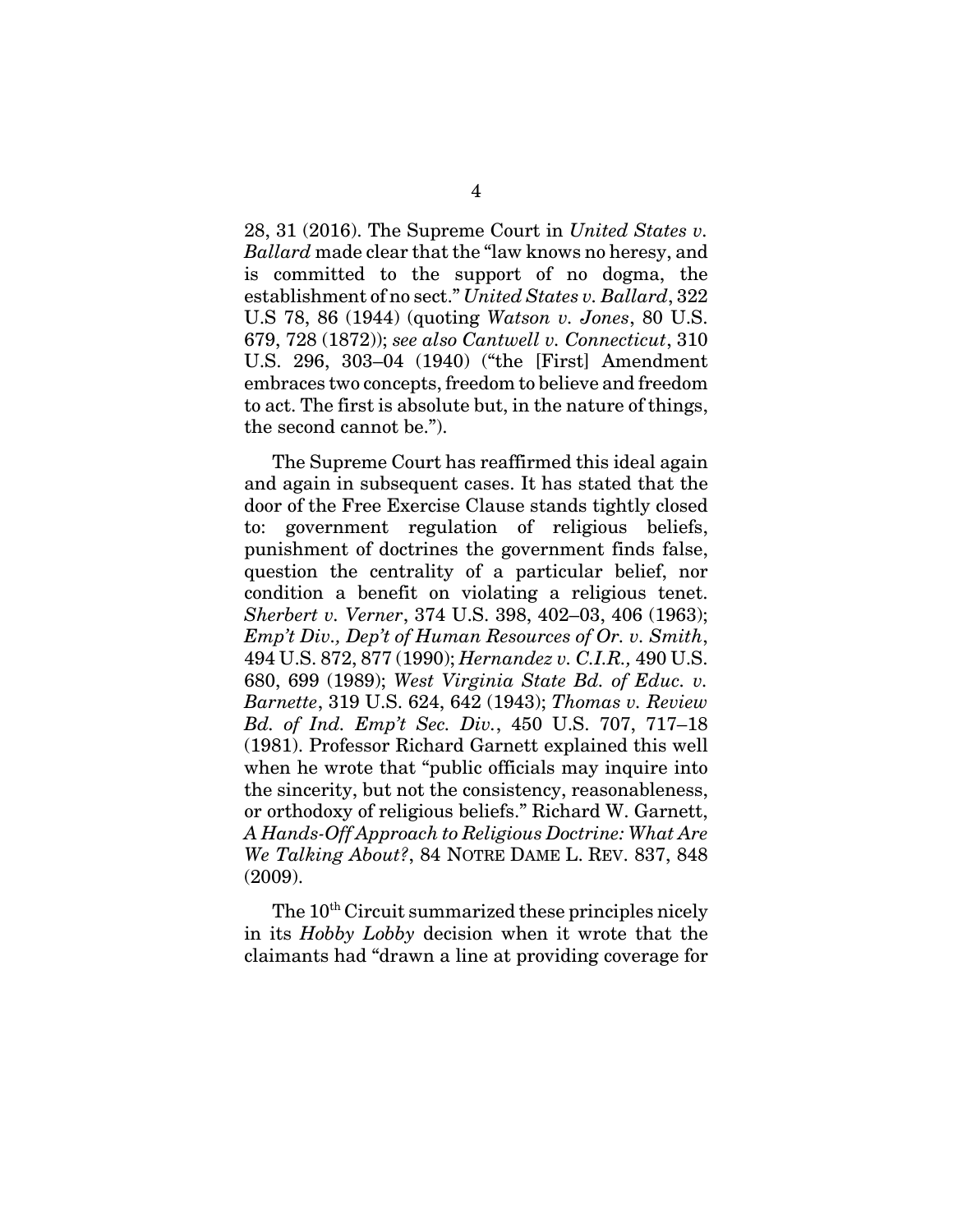drugs or devices they consider inducing abortions, and it is not for us to question whether the line is reasonable." 723 F.3d at 1114, 1141 (2013), *accord Thomas*, 450 U.S. at 715. This does not mean that judges cannot hold orthodox beliefs, but it does mean that in the arena of judicial decision-making, judges are to refrain from deciding questions relating to orthodoxy. *Cf*. Kent Greenawalt, *Hands Off! Civil Court Involvement in Conflicts Over Religious Property,* 98 COLUM. L. REV. 1843, 1844 (1998) ("[g]overnment must keep out of internal problems of religious bodies when those problems concern religious understandings").

However, courts are given some latitude to distinguish a sincerely held religious belief with a sham purpose or pretext in an effort to obtain the benefits of the statute. Su, *supra*, at 32; *see also Cutter v. Wilkinson*, 544 U.S. 709, 725 n. 13 (2005) ("prison officials may appropriately question whether a prisoner's religiosity, asserted as the basis for a requested accommodation, is authentic"); *United States v. Seeger*, 380 U.S. 163, 185 (1965) ("threshold question of sincerity" is whether a belief is "truly held"); *Burwell,* 134 S. Ct. at 2774 n. 28 ("a corporation's pretextual assertion of a religious belief in order to obtain an exemption for financial reasons would fail"). Looking again to the  $10<sup>th</sup>$  circuit, the court in examining a claim under the Religious Land Use and Institutionalized Persons Act (RLUIPA) summarized this discretion well when it wrote that sincerity requires determining whether a claimant "is seeking to perpetrate a fraud on the court" or "whether he actually holds the beliefs he claims to hold." *Yellowbear v. Lampert*, 741 F.3d 48, 54 (10th Cir. 2014); *Davila v.*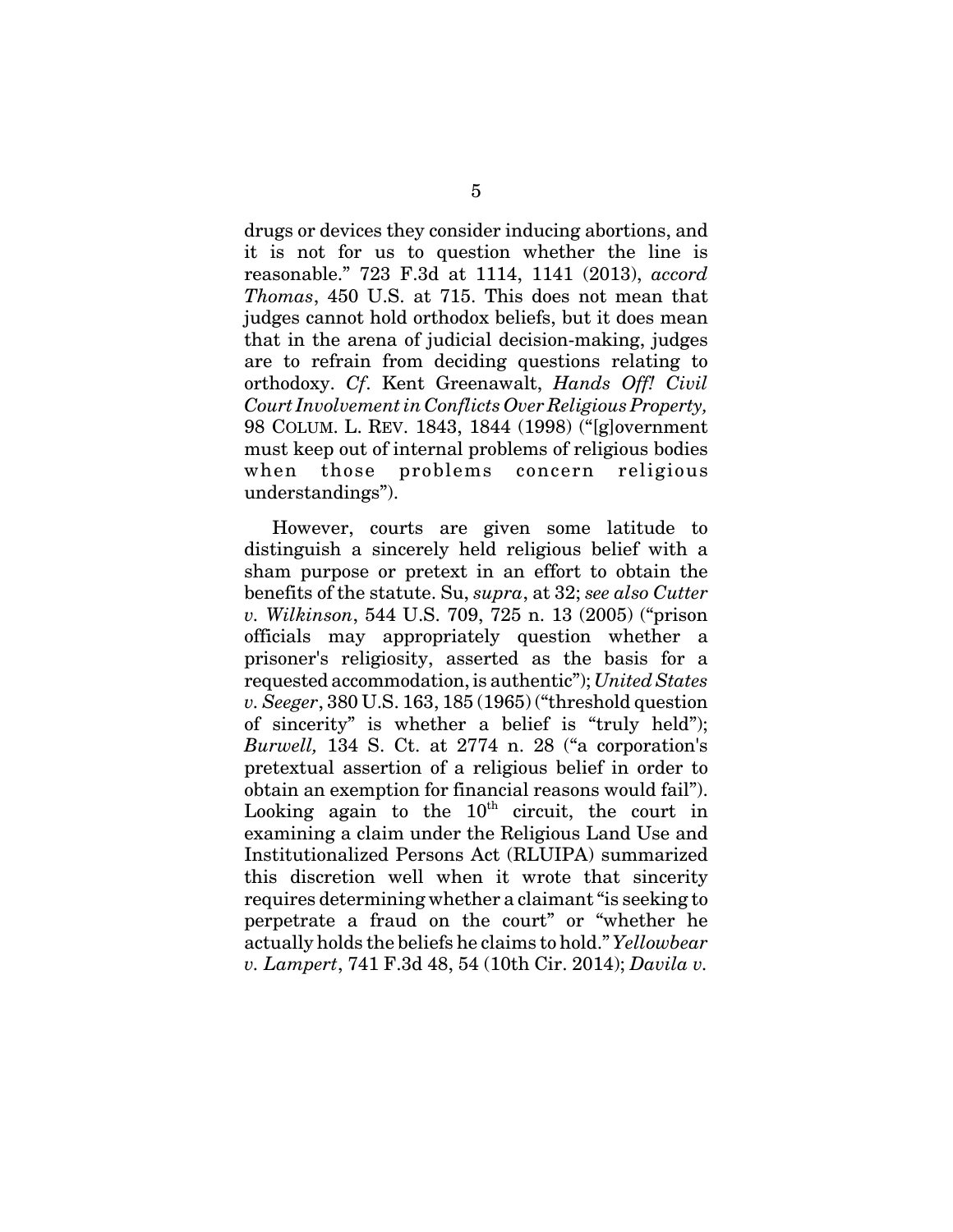*Gladden,* 777 F.3d 1198, 1204 (11th Cir. 2015) (same). In extreme cases, a court can also refuse to acknowledge a "claim so bizarre, so clearly nonreligious in motivation, as not to be entitled to protection under the Free Exercise Clause." *Thomas*, 450 U.S. at 715; *see also Cavanaugh v. Bartelt*, 178 F. Supp. 3d 819 at 824 (D. Neb. 2016) (court ruled that FSMism [i.e. Flying Spaghetti Monster] is beyond the protection of RLUIPA); *Brown v. Pena*, 441 F. Supp. 1382, 1385 (S.D. Fla. 1977) (eating cat food was not a religious belief entitled to constitutional protection).

The State of Washington ignored the sincerely held beliefs of Mrs. Stutzman by conflating her refusal to provide a service in celebration of a same-sex wedding (conduct) with a refusal to serve the customer on the basis of that customer's sexual orientation (identity). *State v. Arlene's Flowers, Inc.,* 187 Wash. 2d 804, 825, 389 P.3d 543, 553 (2017). In doing so, the court invoked a familiar string of citations that purvey the doctrine of refusal to make status/conduct distinction when the conduct is "fundamental to the status of the person" *and* asserted that this Court in *Obergefell* agreed with this line of reasoning by "liken[ing] the denial of marriage equality to same-sex couples itself to discrimination." *Id*.

There are a number of problems with this approach that need resolution. First, Mrs. Stutzman is not denying the couples their right to get married, she is refusing to be complicit in the underlying conduct, because her system of belief refuses to accept the ideological basis for the wedding. As this Court pointed out, a traditional view on marriage can be held "based on decent and honorable religious or philosophical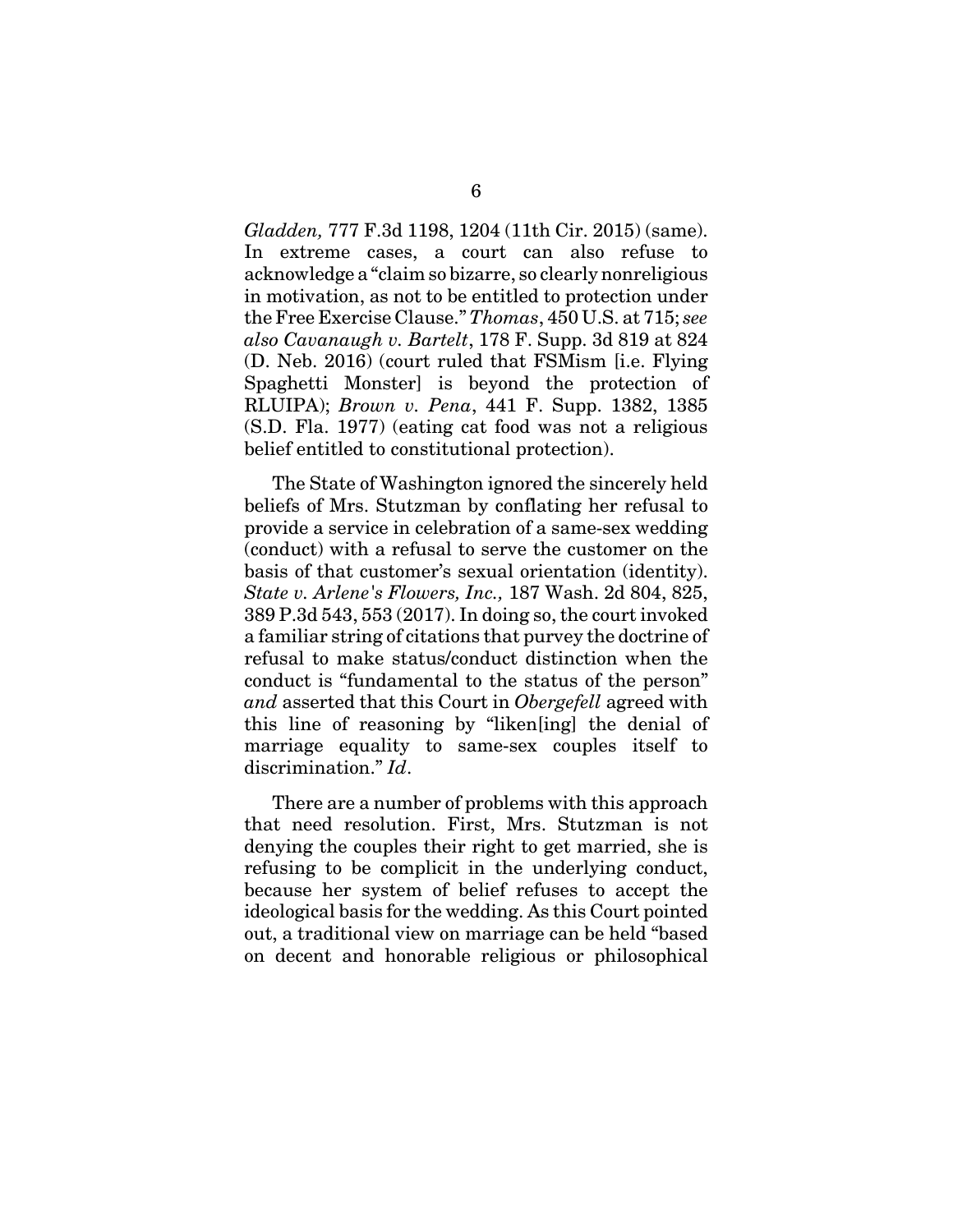premises[.]" *Obergefell*, 135 S. Ct. at 2602. The State of Washington, instead, says her views are rooted in bigotry. The dissenters in *Obergefell* predicted this much when they noted that the disparaging remarks of the majority tends to lay an indictment "on the character of fair-minded people" and moves us farther away from a simple right to protect same-sex marriage, into the arena portraying everyone who does not share the majority's "better informed understanding" as bigoted. *Id.* at 2626 (Roberts, J., dissenting).

Second, this Court also connected individual dignity with a constitutional right to freedom of religion. *Burwell*, 134 S. Ct. at 2785 (2014) (Kennedy, J., concurring) ("In our constitutional tradition, freedom means that all persons have the right to believe or strive to believe in a divine creator and a divine law. For those who choose this course, free exercise is essential in preserving their own dignity"). If we borrow the Court's own logic, denying Mrs. Stutzman her sincerely held beliefs appears to be tantamount to denying her very dignity. The dissenters in *Obergefell* also expressed these concerns. For example, Justice Robert notes that the majority "suggests that religious believers may continue to 'advocate' and 'teach' their views on marriage," while conspicuously failing to affirm the right to act (or exercise) on those beliefs. 135 S. Ct. at 2625 (Robert, J., dissenting). Professor Epstein illustrates this well when he points out that it is "odd to posit some 'humiliation and dignitary harm' as a trump on the side of a disappointed customer, without recognizing that the mandated services now impose humiliation and dignitary harm on business proprietors who are also human beings[.]" *Supra*, at 1283.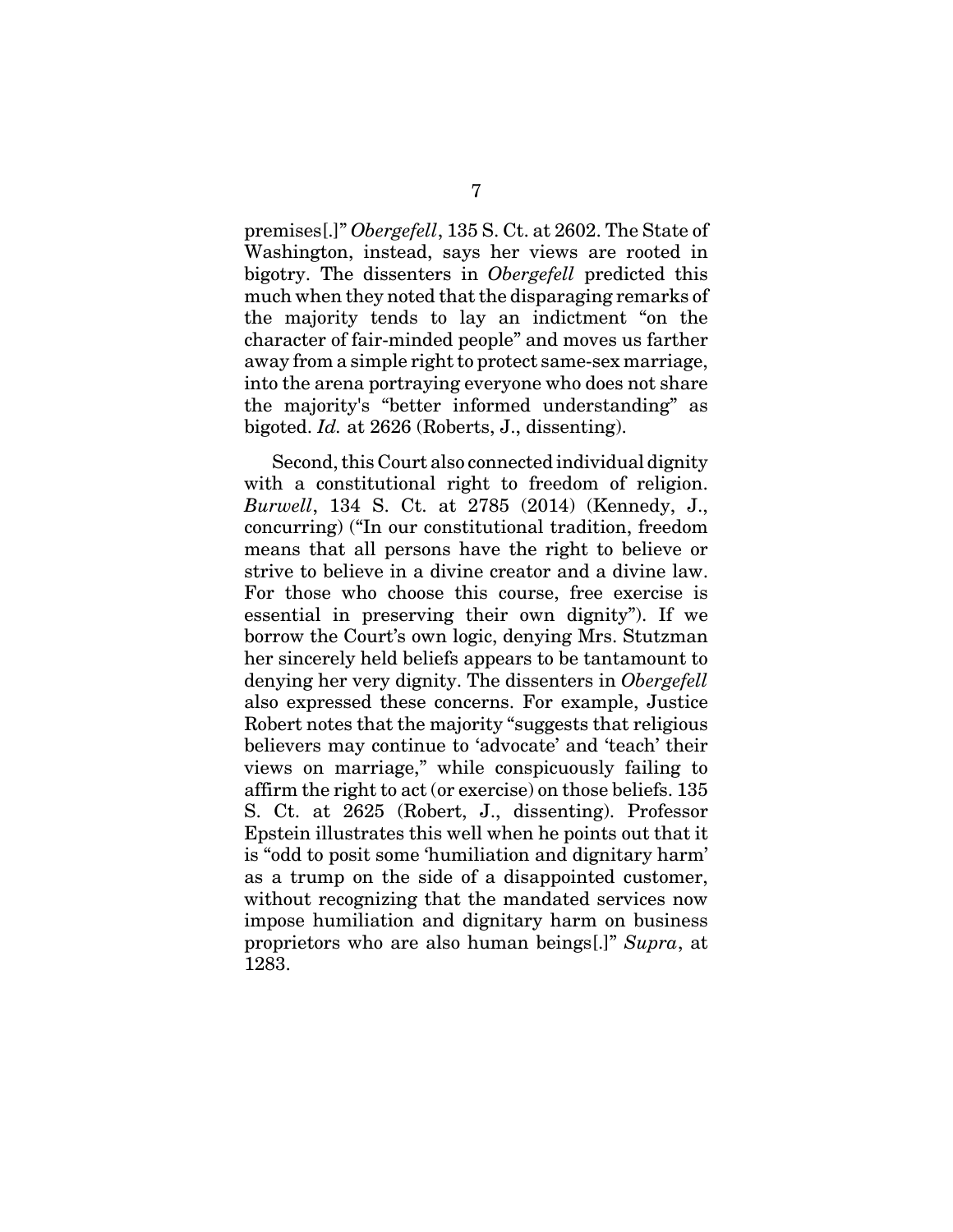A number of prominent religious liberty scholars have pointed out the false-comparison between status and conduct based discrimination in this case. Professor Carlos A. Ball noted that it is false to label unequivocally "all business owners who refuse on religious grounds to provide goods and services to same-sex couples [as bigots]," especially if that owner (like Mrs. Stutzman) is otherwise willing to serve the gay couple in a different context (i.e. request). *Bigotry and Same-Sex Marriage*, 84 UMKC L. REV. 639, 642 (2016). An amicus brief signed by nearly thirty of today's leading First Amendment scholars on both sides of the marriage debate has also taken the position that a proper distinction must be made between Mrs. Stutzman's religious objection in celebrating a samesex marriage and her particular *non-objection* to serving same-sex customers. *Brief of Legal Scholars in Support of Equality and Religious and Expressive Freedom as Amici Curiae* at 3, State v. Arlene's Flowers, Inc., 389 P.3d 543 (Wash. 2017) (No. 91615-2). By failing to make this distinction, the brief argues that the lower courts undervalued her "constitutional rights by misinterpreting her religious convictions as offensive and invidious." *Id.* at 4. While the brief points out instances of discriminatory practices based on secondary justifications (i.e. refusing entrance to black customers for fears of being robbed)—without which antidiscrimination laws could not survive—it distinguishes the facts in this case because the justification offered by Mrs. Stutzman for her refusal was unrelated to the couple's sexual orientation. *Id.* at 6. While it is possible that Mrs. Stutzman and others will use some pretense as a cover for bigotry, the State of Washington cannot simply assume that into the record and must delve deeper into the sincerity of the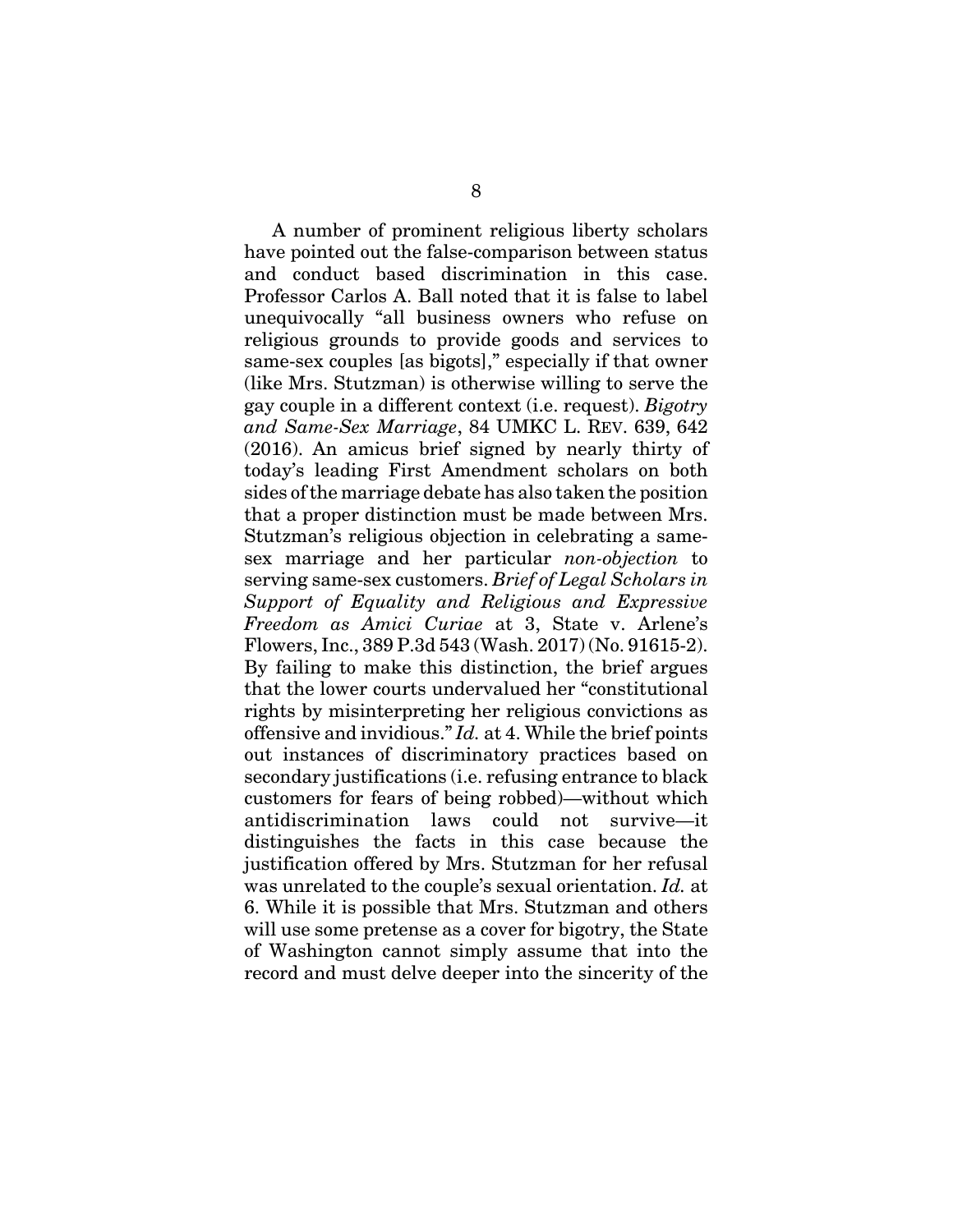claim. *Id.* Instead, this oversimplified conflation clouded the State's determination of "*prima facie* liability" and its "dismissive treatment of [Mrs. Stutzman's] constitutional defenses." *Id.* at 10.

Finally, the issue of sincerity further implicates Establishment Clause concerns. This Court has announced repeatedly that the Establishment Clause demands that states remain neutral on the question of faith: neither favoring nor inhibiting religion. *See, e.g., Everson v. Bd. of Ed. of Ewing Twp.*, 330 U.S. 1, 18 (1947); *Sch. Dist. of Abington Twp., Pa. v. Schempp*, 374 U.S. 203, 299 (1963) (Brennan, J., concurring); *Epperson v. State of Ark.*, 393 U.S. 97, 104 (1968); *Walz v. Tax Comm'n of City of New York*, 397 U.S. 664, 669, (1970). As per Justice O'Connor's endorsement test infringement can happen when government either endorses or disapproves of religion thereby sending "a message to nonadherents that they are outsiders, not full members of the political community, and an accompanying message to adherents that they are insiders, favored members of the political community." *Lynch v. Donnelly*, 465 U.S. 668, 688, 104 S. Ct. 1355, 1367, 79 L. Ed. 2d 604 (1984) (O'Connor, J., concurring). In *Lemon v. Kurtzman*, this Court prohibited a state's entanglement with religion, noting that the "objective is to prevent, as far as possible, the intrusion of either into the precincts of the other." 403 U.S. 602, 614 (1971). This idea is further expanded by Justice O'Connor when she wrote about the problem when "government associates one set of religious beliefs with the state and identifies nonadherents as outsiders, it encroaches upon the individual's decision about whether and how to worship. *McCreary Cty., Ky. v. Am. Civil Liberties Union of Ky.*, 545 U.S. 844, 883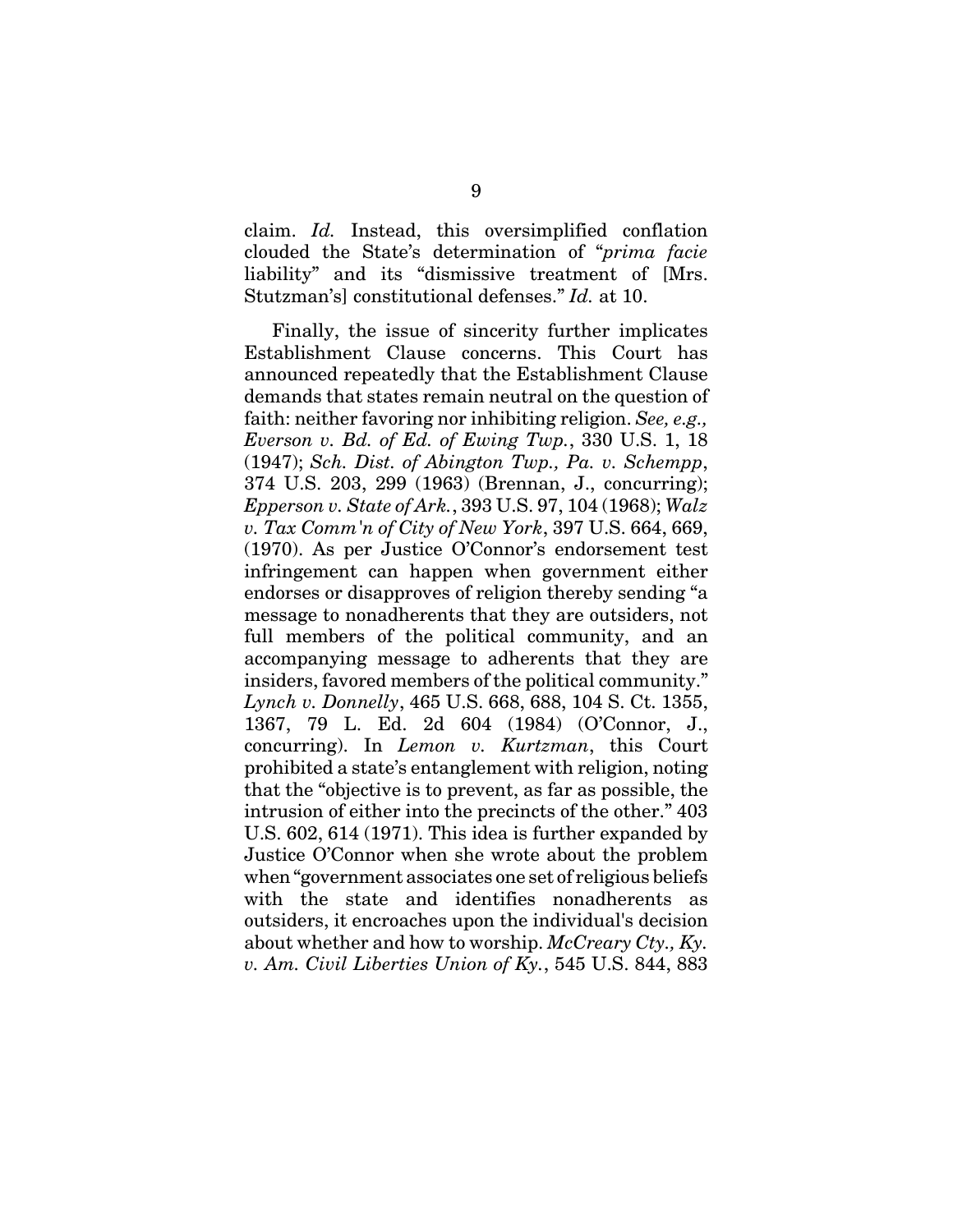(2005) (O'Connor, J., concurring). Mrs. Stutzman is clearly being made to feel like an outsider here. In addition, under *Lee v. Weisman*, this Court proscribed indirect government coercion in an instance where an individual's religion forbade them from passively taking part in what they considered to be a religious aspect of a secular ceremony. *Lee v. Weisman*, 505 U.S. 577 (1992).

This Court should clarify the constitutional issue regarding sincerity and the distinction between discrimination based on identity (as exemplified in cases dealing with, e.g., race or gender) and that based on ideological disagreements.

## **II. THE STATE OF WASHINGTON IGNORED VIABLE FREEDOM OF ASSOCIATION DEFENSES**

The First Amendment guarantees the freedom of association. Erwin Chemerinsky, Constitutional Law: Principles and Policies 1198 (4th ed. 2011); *see also Roberts v. Jaycees,* 468 U.S. 609, 618 (1984) ("[F]reedom of association receives protection as a fundamental element of personal liberty . . ."). It extends First Amendment solicitude for free speech to include the liberty of individuals to gather together to advance a common purpose, declare a common belief, engage in common worship, or petition the government for common relief, without state interference and irrespective of one's religious or secular beliefs. *See, e.g., Hosanna-Tabor Evangelical Lutheran Church & Sch. v. E.E.O.C.,* 565 U.S. 171, 189 (2012)*; Roberts*, 468 U.S. at 622; *New York State Club Ass'n v. New York*, 487 U.S. 1, 13 (1988); *Knox v. SEIU, Local 1000*, 567 U.S. 298, 308, 132 S. Ct. 2277, 2288 (2012); *City of*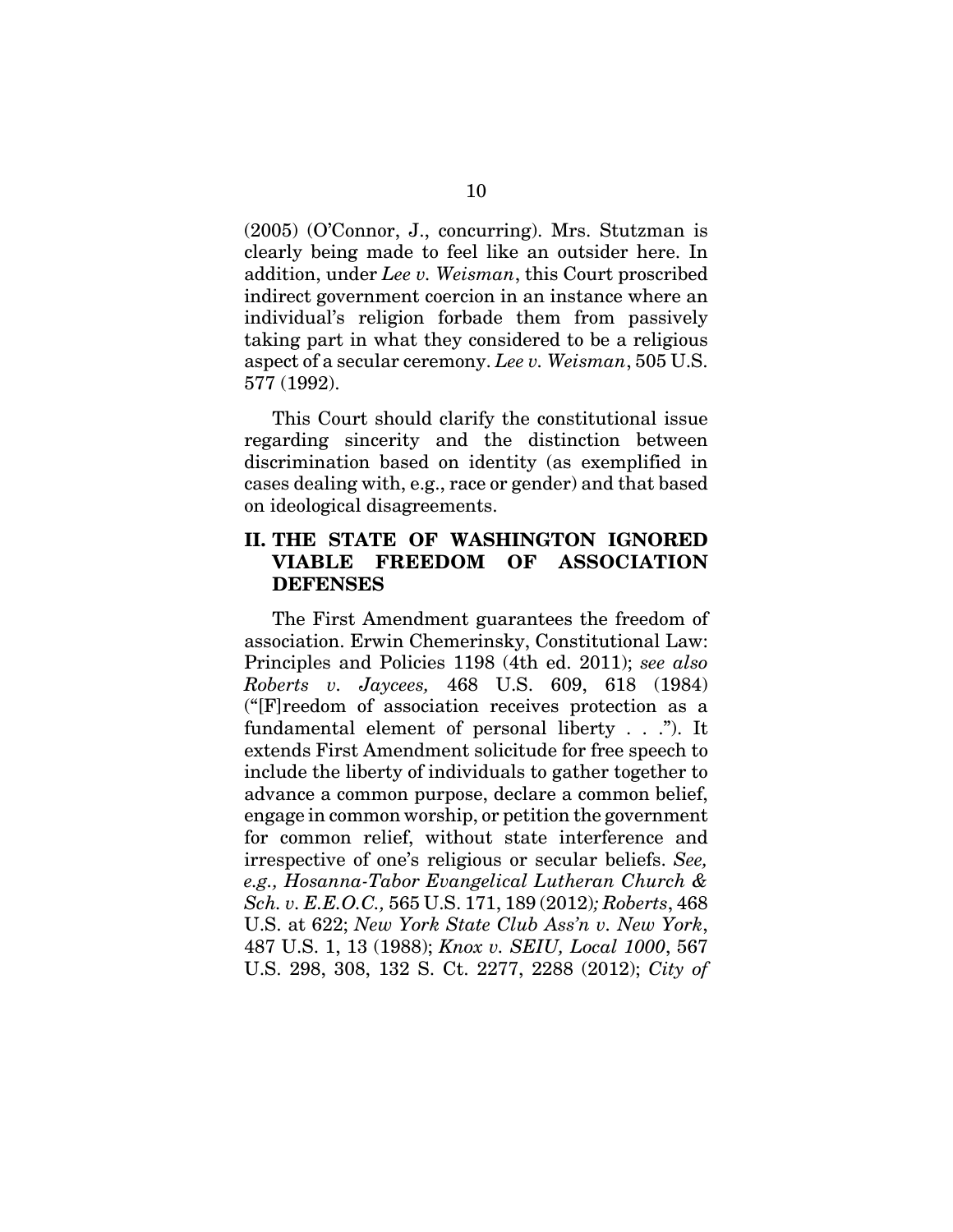*Bremerton v. Widell,* 146 Wash. 2d 561, 575, 51 P.3d 733, 740 (2002). It emerged historically in the context of protecting the right to hold unpopular views—which Amici believe include those espoused by Mrs. Stutzman—and remains a stepping stone towards a "full promise of liberty." *See Obergefell*, 135 S. Ct. at 2600.

This Court has long recognized that there exist "certain kinds of personal bonds" that play "a critical role in the culture and traditions of the Nation by cultivating and transmitting shared ideals and beliefs" and provide for "critical buffers between the individual and the power of the State." *Roberts*, 468 U.S. at 618–19. Freedom of association protects not merely the bond between people joining together under the auspices of some common purpose or selective affiliation, but also the very dignity of striving to "define one's identity." *Id.* at 619–620. By virtue of this right, the government is enjoined from "prohibit[ing] the dissemination of ideas that it disfavors, nor compel the endorsement of ideas that it approves." *Knox,* 567 U.S. at 309.

Recent trends show that views towards sexual morality are changing, particularly with the younger generation and in no small part due to the contribution of this Court. Carl H. Esbeck, *Federal Contractors, Title VII, and LGBT Employment Discrimination: Can Religious Organizations Continue to Staff on a Religious Basis?,* 4 OXFORD J. L. & RELIGION 373 (Oct. 2015); Margaret E. Tankard and Elizabeth L. Paluck, *The Effect of a Supreme Court Decision Regarding Gay Marriage on Social Norms and Personal Attitude*, PSYCHOLOGICAL SCI. (July 31, 2017) (studies show that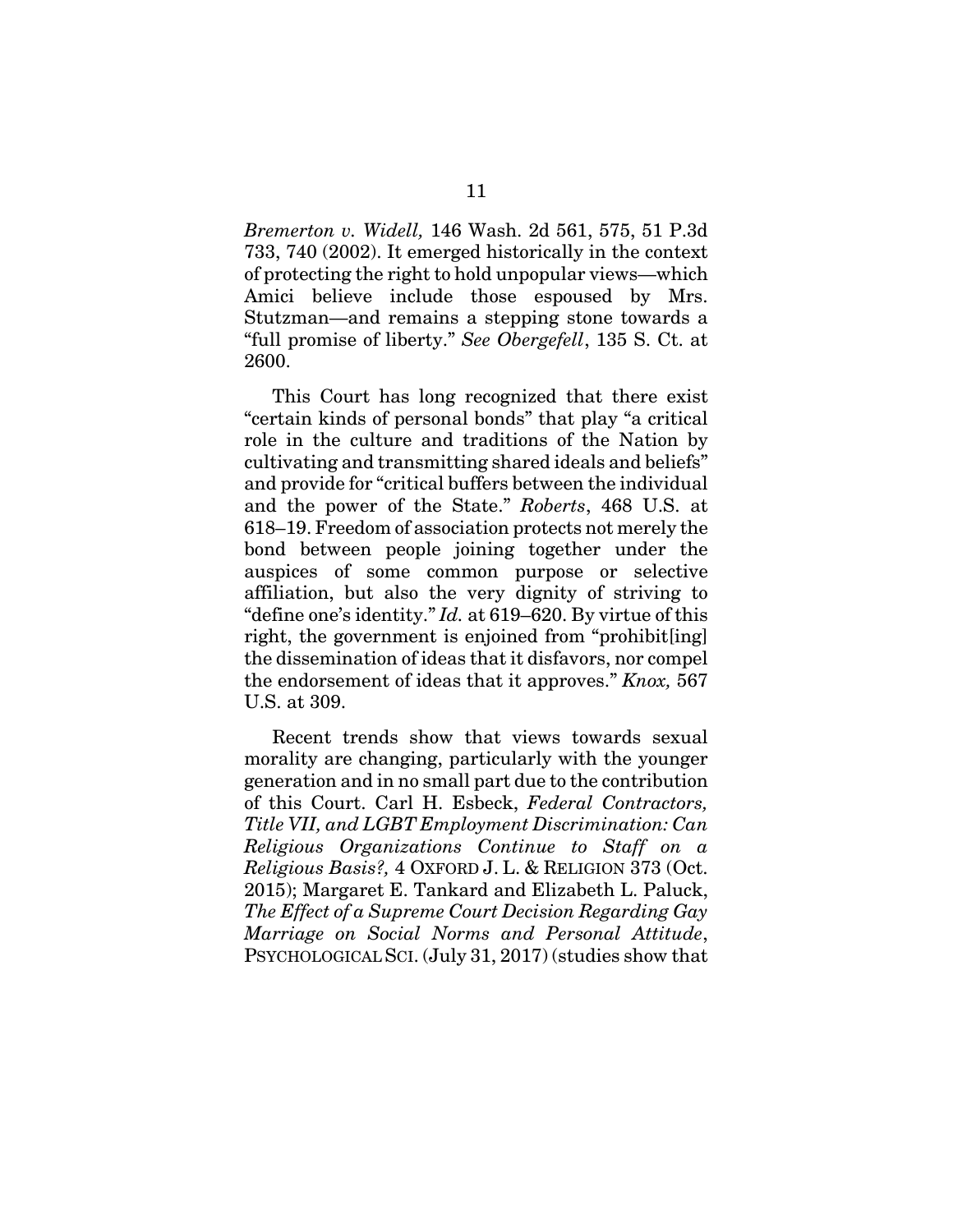*Obergefell* ruling increased social norms in support of gay marriage). Several noteworthy companies and public figures have joined in celebrating these trends in an effort to create an associative mutual consensus that embraces members of the LGBT-community. *See, e.g.,* Kay Steiger, *The Growing Backlash Against Indiana's New LGBT Discrimination Law,* THINK PROGRESS (Mar. 27, 2015), https://thinkprogress.org/ the-growing-backlash-against-indianas-new-lgbtdiscrimination-law-68727eff4f02/; Jackie Wattles, *Georgia's 'anti-LGBT' bill: These companies are speaking out the loudest*, CNN MONEY (Mar. 25, 2016), http://money.cnn.com/2016/03/25/news/companies/geo rgia-religious-freedom-bill/index.html. Others have chosen to retain their traditional belies on marriage "based on decent and honorable religious or philosophical premises[.]" *Obergefell*, 135 S. Ct. at 2602. Both views protected by the First Amendment and the freedom of association is there to prevent the majority from imposing their views on a group that would prefer to hold other ideas. *Boy Scouts of Am. v. Dale*, 530 U.S. 640, 647–48 (2000).

Mrs. Stutzman, while holding to a traditional views, remains deeply committed to serving the LGBTcommunity in all areas where her participation does not create the semblance of endorsing a pattern of sin. Her own words corroborate that her decisions is irrespective of Respondent's sexual orientation: "For me, it's never about the person who walks into the shop, but about the message I'm communicating when someone asks me to 'say it with flowers.'" Barronelle Stutzman, *I'm a florist, but I refused to do flowers for my gay friend's wedding*, WASH. POST (May 12, 2015), https://www.washingtonpost.com/posteverything/wp/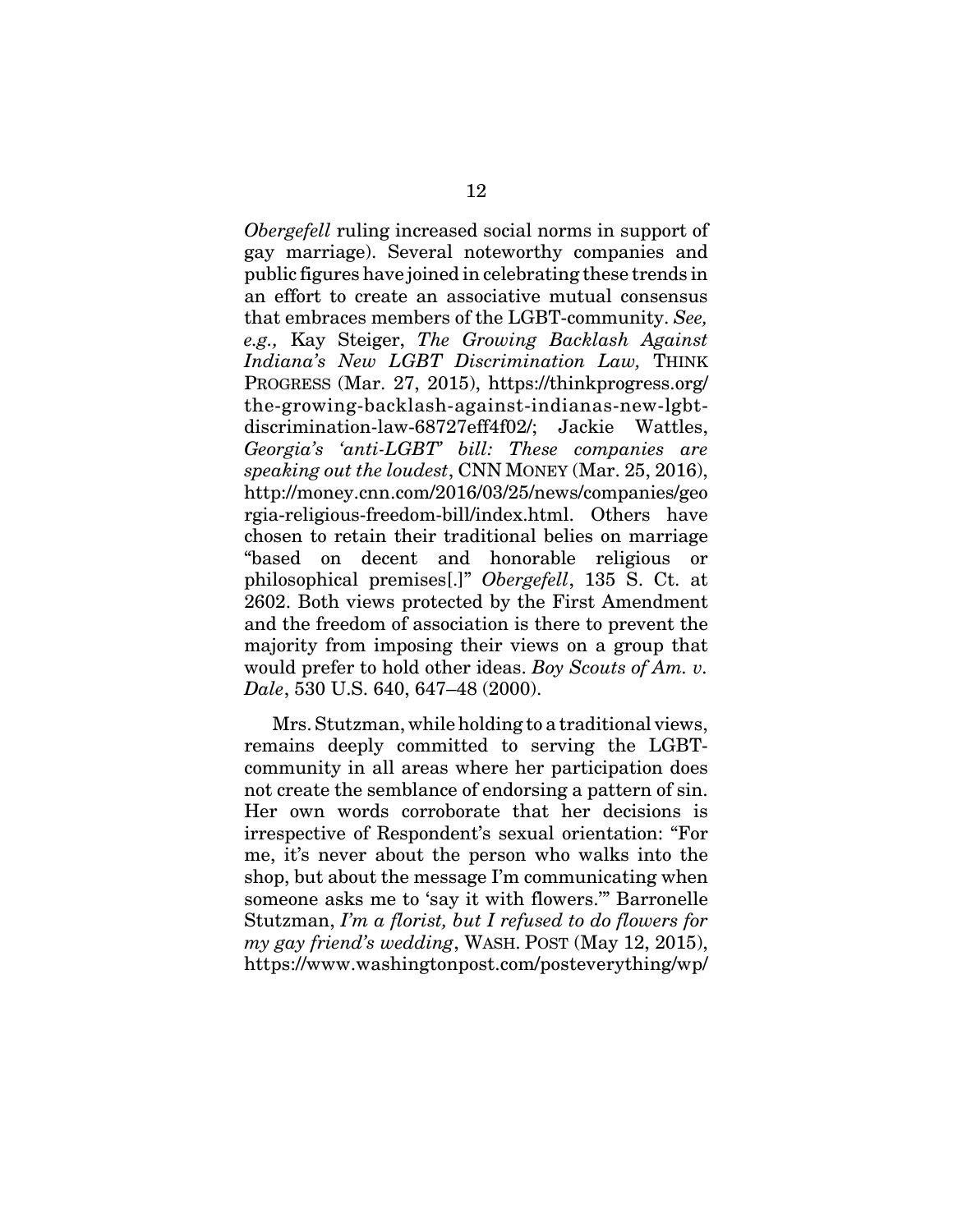2015/05/12/im-a-florist-but-i-refused-to-do-flowers-formy-gay-friends-wedding/. While *amici* believe Mrs. Stutzman's views on marriage may be incorrect, that is largely irrelevant. The First Amendment is adamant that the individual right to speech and association entail a right to believe differently from others and a right to join in associating with others who hold unpopular beliefs. *See Boy Scouts*, 530 U.S. at 651 ("not the role of the courts to reject a group's expressed values because they disagree with those values"); *Democratic Party of United States v. Wis. ex rel. La Follette,* 450 U.S. 107, 124 (1981) ("as is true of all expressions of First Amendment freedoms, the courts may not interfere on the ground that they view a particular expression as unwise or irrational"); *Thomas*, 450 U.S. at 714 ("religious beliefs need not be acceptable, logical, consistent, or comprehensible . . . in order to merit First Amendment protection"). Michael McConnell reminds us that in "the liberal tradition, the government's role is not to make theological judgments but to protect the right of the people to pursue their own understanding of the truth, within the limits of the common good." *Why Protect Religious Freedom?,* 123 YALE L. J. 770, 781 (2013). As this Court has rightly pointed out, "protection to collective effort on behalf of shared goals is especially important in preserving political and cultural diversity and in shielding dissident expression from suppression by the majority." *Roberts*, 468 U.S. at 622.

To compel Mrs. Stutzman to provide the particular services at issue here is to compel her to join a group of speakers she deems antithetical to her faith. If the State of Washington wishes to do this, they must show a "compelling state interest, unrelated to the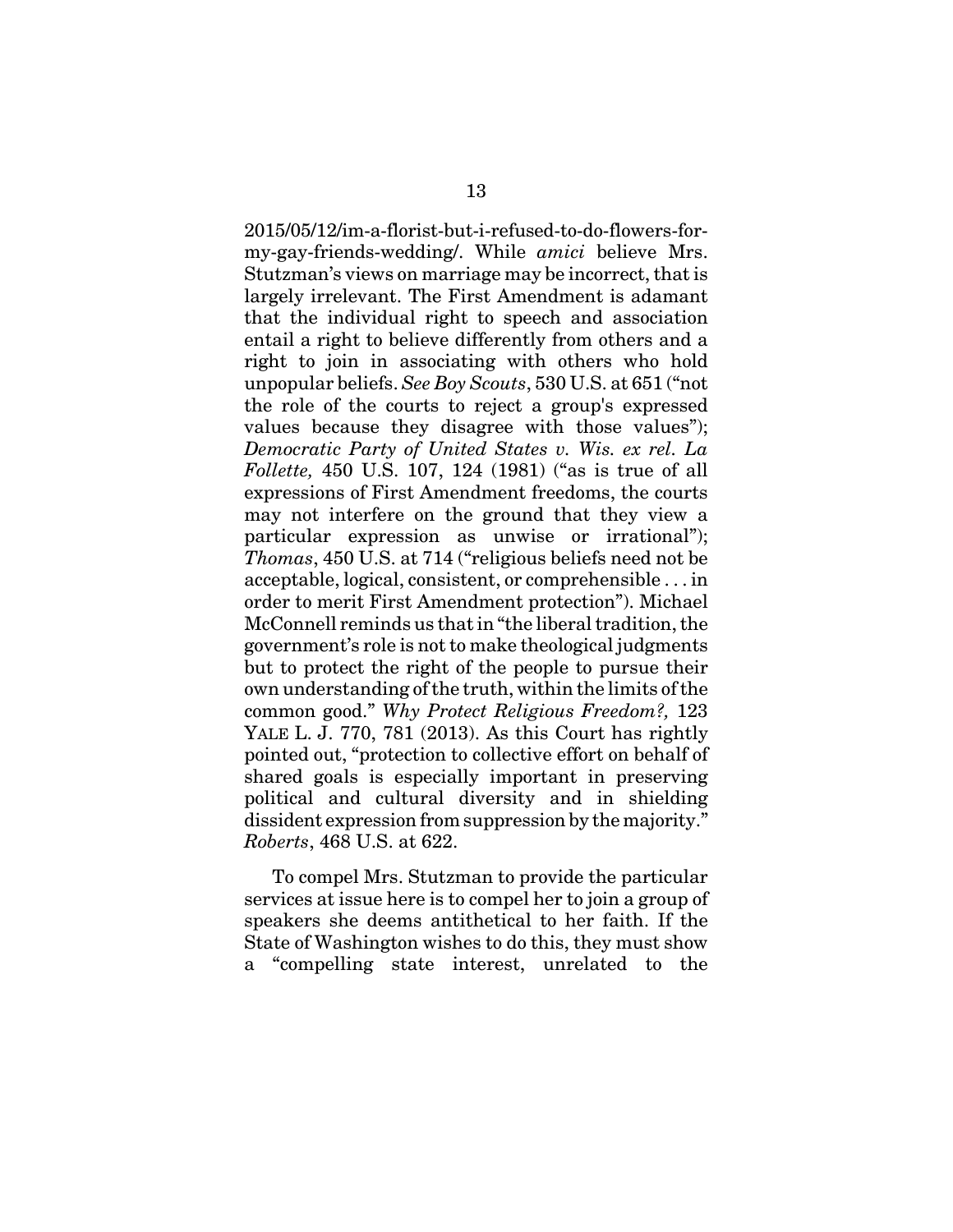suppression of ideas, that cannot be achieved through means significantly less restrictive of associational freedoms." *Id.* at 623. It is "immaterial whether the beliefs sought to be advanced by association pertain to political, economic, religious or cultural matters"—state action that has "the effect of curtailing the freedom to associate is subject to the closest scrutiny." *NAACP v. Alabama ex rel. Patterson*, 357 U.S. 449, 460–61 (1958); *see also City of Tacoma v. Luvene*, 118 Wash. 2d 826, 841, 827 P.2d 1374, 1382 (1992) ("First Amendment right of expressive association encompasses association to engage in political and nonpolitical speech . . .").

The court below dismissed this issue by arguing that this Court "has never held that a commercial enterprise, open to the general public, is an 'expressive association' for purposes of First Amendment protections[.]" *Arlene's Flowers*, 187 Wash. 2d at 853, 389 P.3d at 567 (2017). This mirrors the language in Justice O'Connor concurrence where she noted that "[p]redominately commercial organizations are not entitled to claim a First Amendment associational or expressive right to be free from the anti-discrimination provisions triggered by the law." *New York State Club*, 487 U.S. at 20. This also mirrors attempts made in this Court's *Hobby Lobby* decision where for-profit corporations where deemed beyond the protections of RFRA "because the purpose of such corporations is simply to make money." *Burwell*, 134 S. Ct. at 2770, an argument this Court rejected by noting that "corporate law does not require for-profit corporations to pursue profit at the expense of everything else, and many do not do so." *Id*. at 2771; *see also Virginia State Bd. of Pharmacy v. Va. Citizens Consumer Council, Inc.*, 425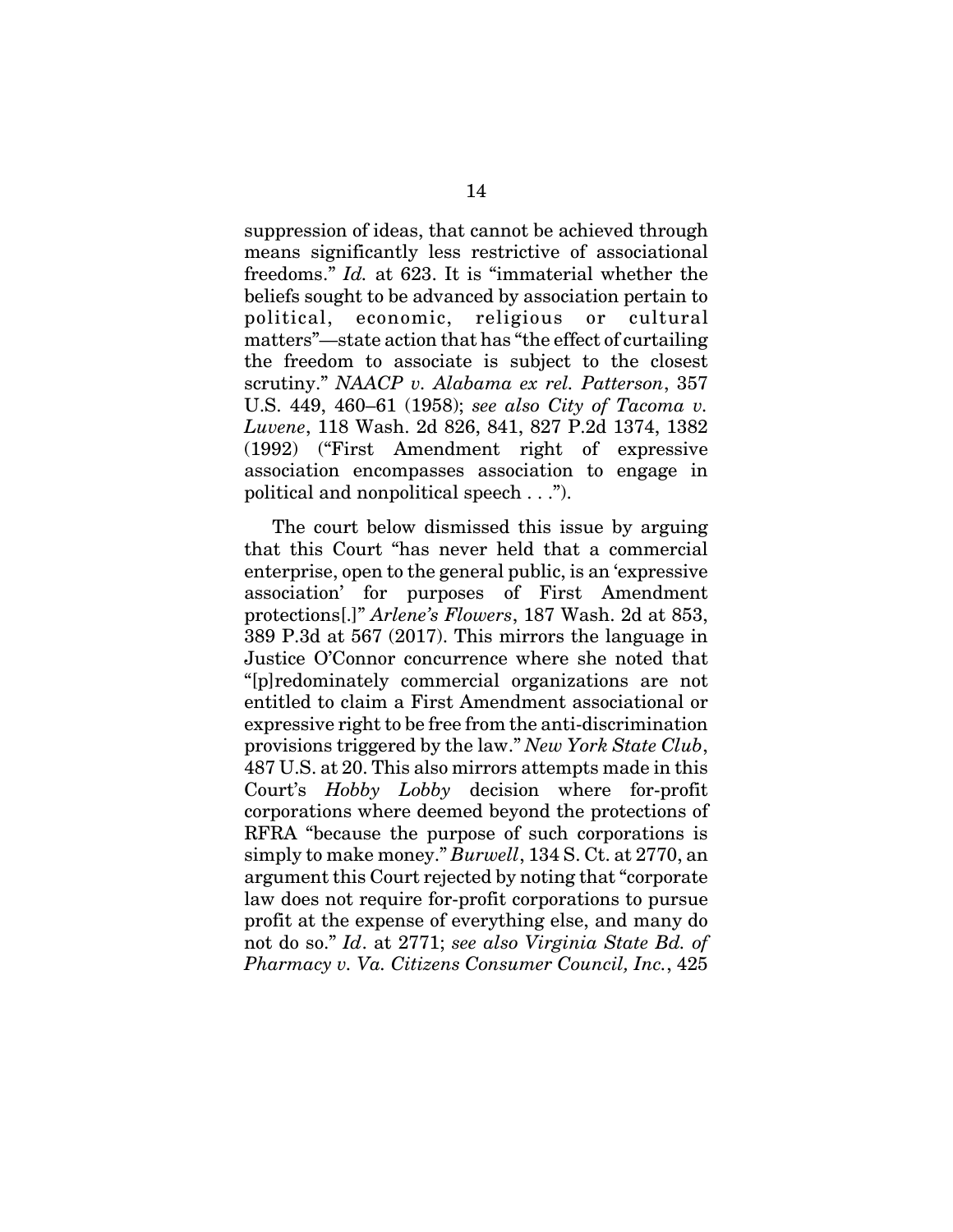U.S. 748, 761 (1976) ("Speech . . . is protected even though it is carried in a form that is 'sold' for profit"); *Riley v. Nat'l Fed. of the Blind of N.C.*, 487 U.S. 781, 801 (1988) ("[A] speaker is no less a speaker because he or she is paid to speak.").

O'Connor's "predominately commercial" test has been rightly criticized for, among other reasons, creating a "false dichotomy between commercial and expressive associations [since] associations can be both commercial and expressive." John D. Inazu, *The Unsettling "Well-Settled" Law of Freedom of Association*, 43 CONN.L.REV. 149, 188 (2010). But even if we accept her model, O'Connor readily acknowledges the difficulty in "[d]etermining whether an association's activity is predominantly protected expression . . . because a broad range of activities can be expressive," including protected expression involving a form of "quiet persuasion, inculcation of traditional values, instruction of the young, and community service." *Roberts*, 468 U.S. at 636 (O'Connor, J., concurring). In the end, she recommends "distinguish nonexpressive from expressive associations and to recognize that the former lack the full constitutional protections possessed by the latter." *Id.* at 638.

Similar concerns revolving around Mrs. Stutzman's business where products and services cannot both be so readily assumed to possess a predominantly commercial or expressive character. However, as Appellant's brief below acknowledges, while Mrs. Stutzman's "sells gift items and raw flowers, the business of Arlene's Flowers consists *primarily* of creating floral arrangements." *See* Brief of Appellants, at 4. While the raw items she sells over the counter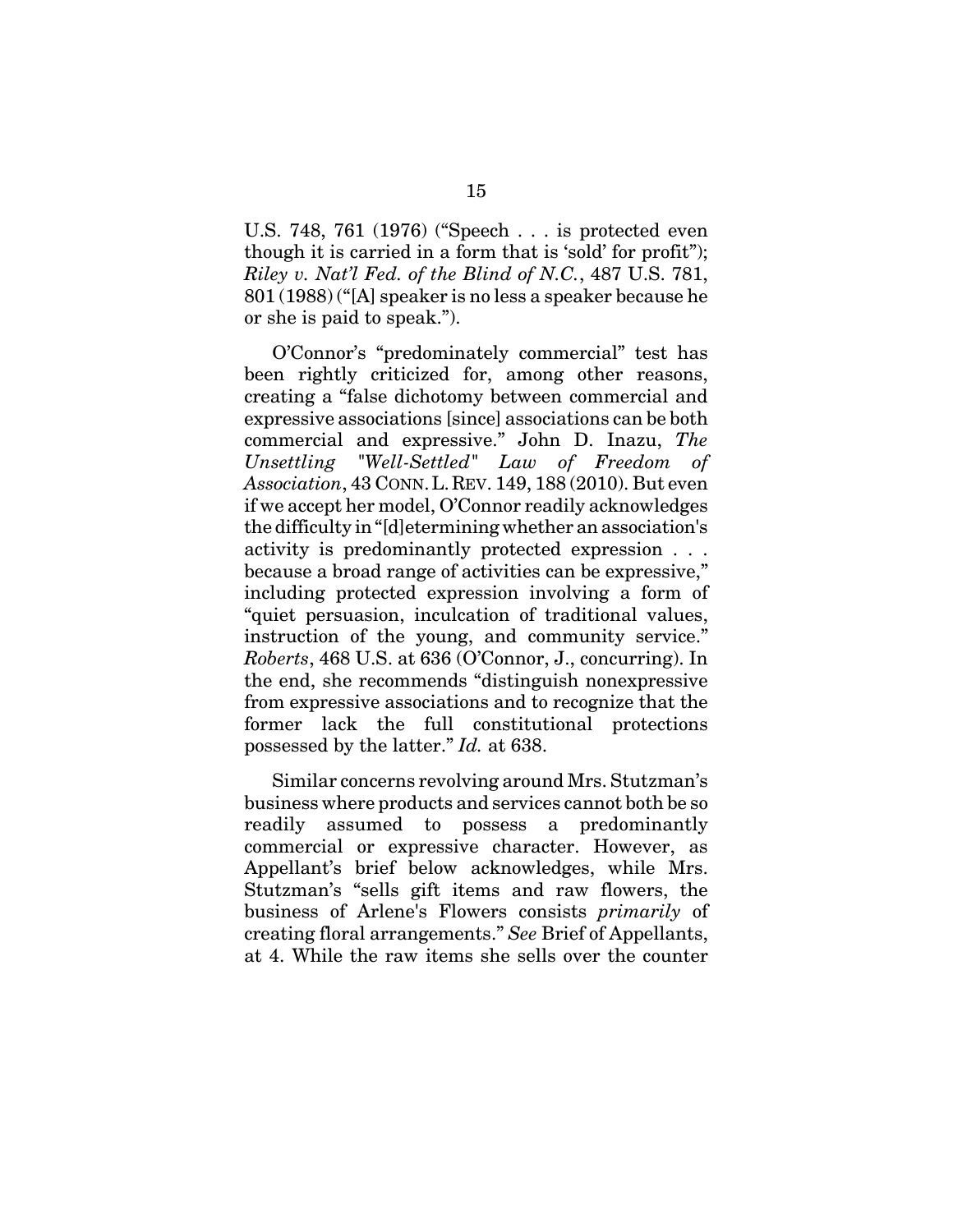certainly possess a purely commercial character and rightfully subject to antidiscrimination provisions that trump purported rights of association, her primarily service is one dealing with artistic services which is predominantly noncommercial. While the quality of her service is certainly connected to the commercial incentive for more customers, it does not predominate over the artistic purposes of her service as "an art form, with creativity and emotional investment in each piece she designs." Brief of Appellants, at 1; s*ee also United States v. Nat'l Treasury Emp.'s Union,* 513 U.S. 454, 469 (1995) ("Publishers compensate authors because compensation provides a significant incentive toward more expression"); *Murdock v. Pennsylvania*, 319 U.S. 105, 111 (1943) ("It should be remembered that the pamphlets of Thomas Paine were not distributed free of charge.").

The Washington Supreme Court conflated these categories in its facts by suggesting wrongful conduct based on the fact the Respondent's "did not have a chance to specify what kind of flowers or floral arrangements he was seeking before" being rejected. *Arlene's Flowers*, 187 Wash. 2d at 816. This is irrelevant because Mrs. Stutzman has conceded that she has no problems selling raw product to any samesex member of the community (purely "commercial"), but does have objections to the artistic coalescence of these flowers, regardless of *kind* or *arranged*, in their future celebratory use ("hybrid").

At the very least, if the Washington Court refused to distinguish between conduct and identity discrimination based on their inextricability, it should have also refused to distinguish the commercial and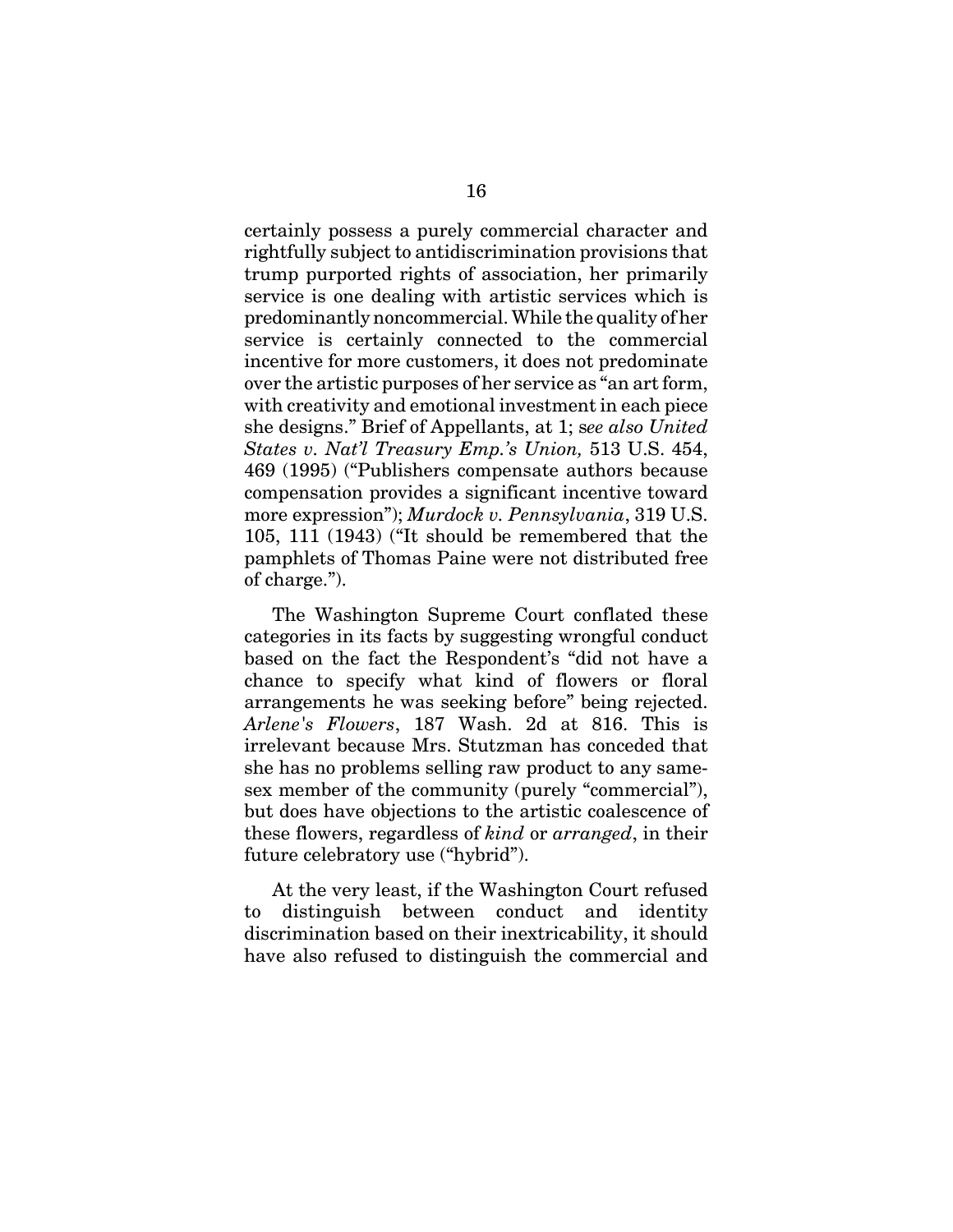expressive elements of Mrs. Stutzman services, (which this Court has done in the context of speech,) and required the State to pass strict scrutiny in order to uphold its antidiscrimination law. *Id*. at 823–25; *Riley*, 487 U.S. at 796. Further, as Appellants noted in their lower court Brief, "[w]hen a law infringes upon two or more fundamental rights, strict scrutiny applies under the hybrid rights doctrine." *Brief of Appellants* at 40. As demonstrated above, in the discussions of the freedoms of religion, speech, and association, the standard that the Court should have used in this case is strict scrutiny.

### **CONCLUSION**

The idea of combining freedom of association with for-profit ventures is evidenced by the nearly two dozen businesses and business associations—including Amazon, Expedia, and Microsoft—that joined in supporting the Respondents in this case. They saw this case as an opportunity to join likeminded individuals for the purpose of expressive association in favor of upholding antidiscrimination laws without exception. *See Washington Businesses Amicus Curiae in Support of Plaintiffs-Respondents*, State v. Arlene's Flowers, Inc., 389 P.3d 543 (Wash. 2017) (No. 91615-2). These organizations are not bound by a common membership or common articles of incorporation, but by a common ideology, increased in its volume by the coalescing of common interests. $<sup>2</sup>$ </sup>

<sup>2</sup> *Cf. Roberts*, 468 U.S. at 633 (O'Connor, J., concurring) ("Protection of the association's right to define its membership derives from the recognition that the formation of an expressive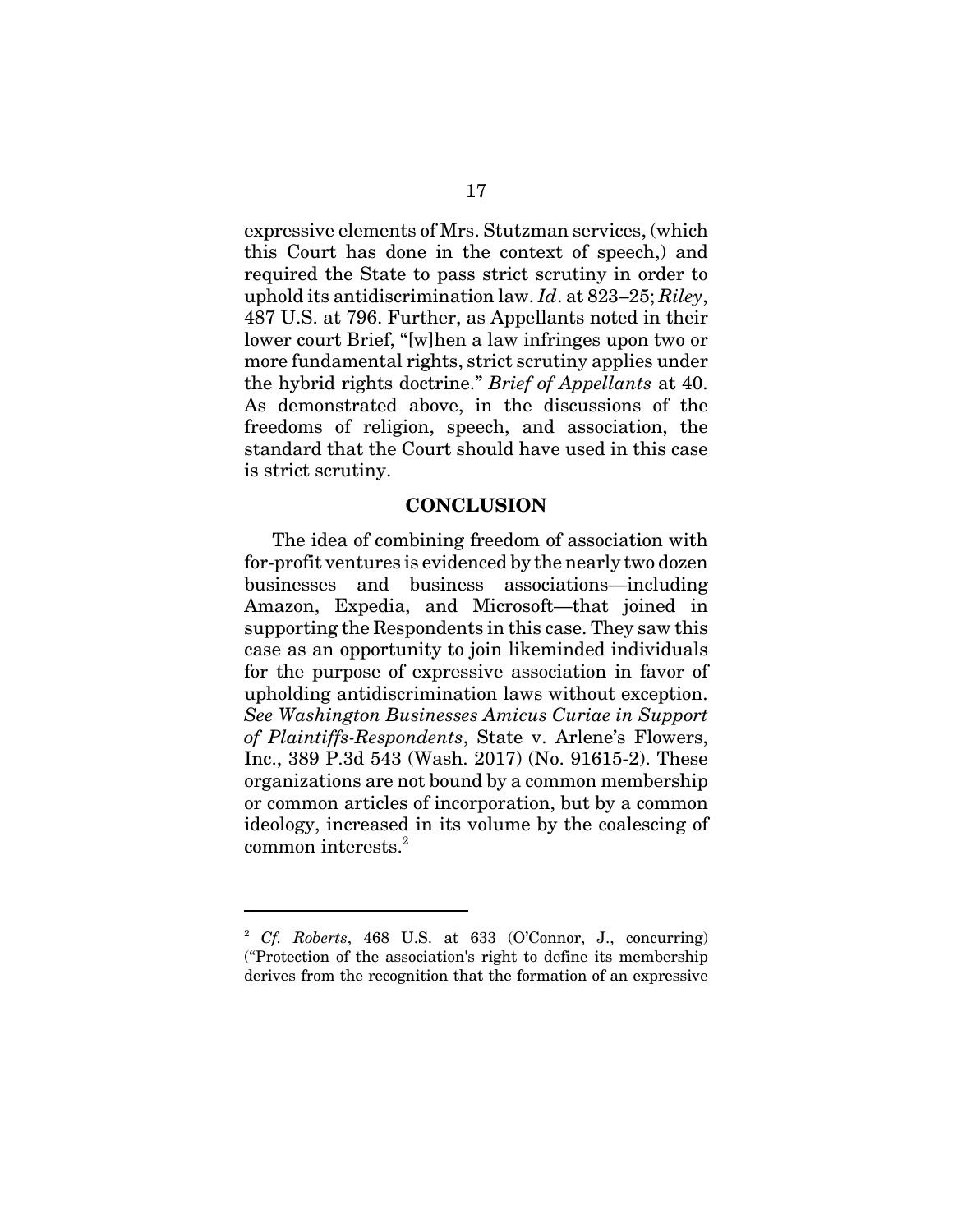What this Court noted in the context of the free exercise of religion should be noted in the context of expressive association, "a law that 'operates so as to make the practice of . . . religious beliefs more expensive' in the context of business activities imposes a burden on the exercise of religion." *Burwell*, 134 S. Ct. at 2770 (citing *Braunfeld v. Brown*, 366 U.S. 599, 605 (1961))*.* Discounting the First Amendment in its aggregate protection of speech, religion, and association by punishing small businesses will not allay the broader concerns of a nation divided.

The burden on Mrs. Stutzman is evidenced here in the form of looming monetary consequences placed on her for a failure to disassociate. She refuses to be complicit in underlying conduct she finds inconsistent with her religious beliefs, and maintains her conviction that the act of providing certain services compels her to participate.

association is the creation of a voice, and the selection of members is the definition of that voice.").